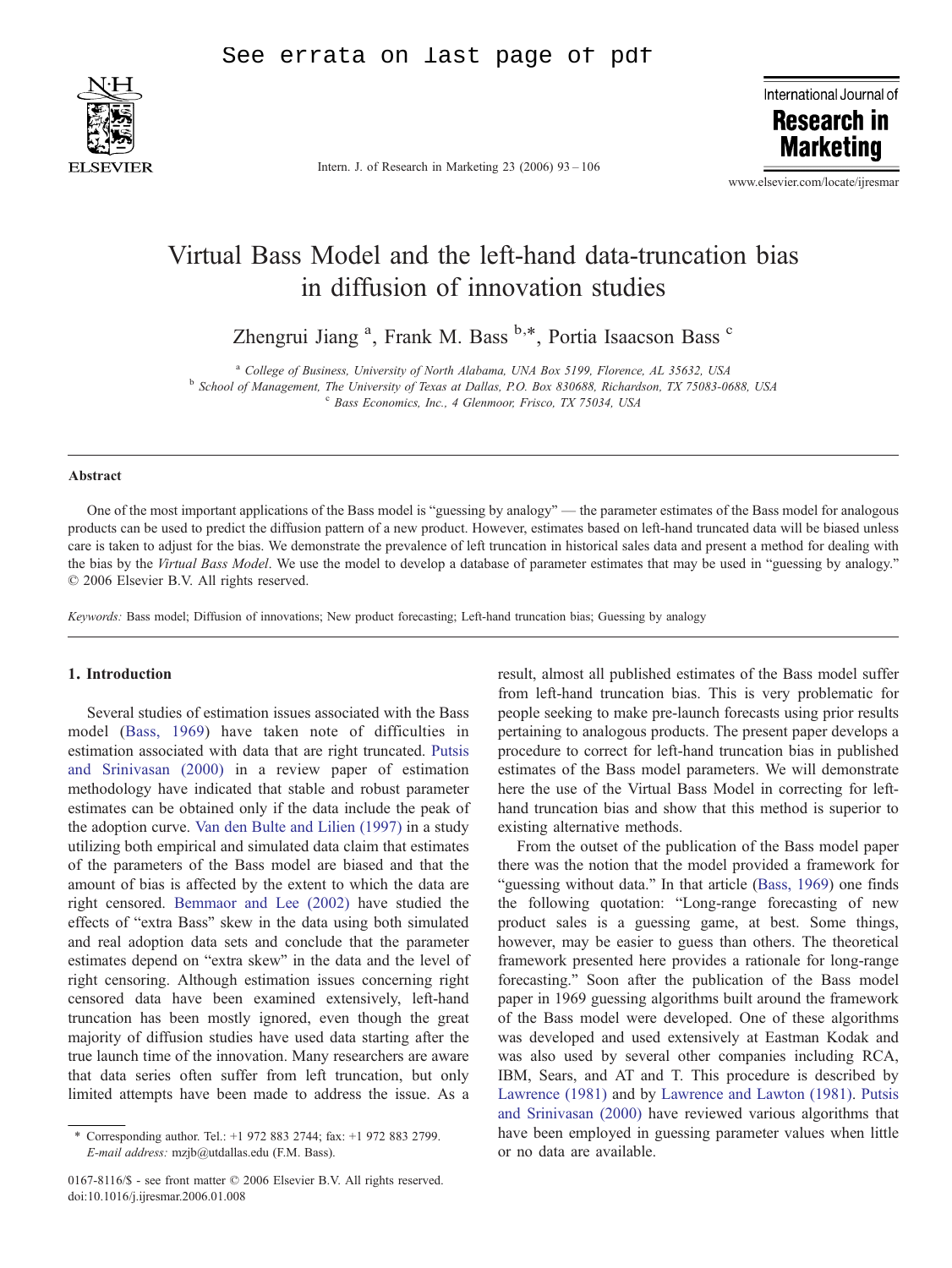Over time the idea of "guessing by analogy" has emerged as a basis for forecasting sales of new products and technologies prior to launch. Extensive databases of Bass model parameter estimates of previously introduced products have been developed. In the guessing-by-analogy method the  $p$  and  $q$ parameter estimates for a (previously introduced) analogous product are used to forecast the diffusion pattern for the new product. [Lilien, Rao, and Kalish \(1981\)](#page-13-0) used this method to forecast sales of a new prescription drug and [Bayus \(1993\)](#page-13-0) used a segmentation scheme to group "similar" products and generate forecasts for high-definition television (HDTV). An article by [Bass, Gordon, Ferguson, and Githens \(2001\)](#page-13-0) provides a case history of the successful use of the guessing-by-analogy method in forecasting the diffusion of satellite television prior to launch.

Although the guessing-by-analogy method has proven to be useful, there is a potentially serious problem with this method in some cases. The problem arises because in many instances the available historical data start several years after product introduction. Estimates based on left-hand truncated data series will be biased unless care is taken to adjust for the bias. For products where there is a long left tail of the plot of sales over time the bias will be substantial. Other authors have taken note of the importance of the left-hand truncation bias problem. These include [Dekimpe, Parker, and Sarvary \(1998\)](#page-13-0), [Dekimpe, Parker,](#page-13-0) [and Sarvary \(2000\),](#page-13-0) [Kohli, Lehmann, and Pae \(1999\),](#page-13-0) [Bayus](#page-13-0) [\(1992\)](#page-13-0), [Van den Bulte \(2000\),](#page-13-0) and [Lilien, Rangaswamy, and Van](#page-13-0) [den Bulte \(2000\)](#page-13-0). Meta-analysis studies by [Sultan, Farley, and](#page-13-0) [Lehmann \(1990\)](#page-13-0) and [Vanhonacker, Lehmann, and Sultan \(1990\)](#page-13-0) have compiled Bass model parameter estimates for several product categories. In addition, Bass model parameter estimates for several new products have been published in papers by [Kohli](#page-13-0) [et al. \(1999\)](#page-13-0) and [Bayus \(1992\).](#page-13-0) Unfortunately, for many of the product categories included in these studies sales data are not available from the time of product introduction; therefore, in many cases the parameter estimates for these products suffer from left-hand truncation bias. [Lilien et al. \(2000\),](#page-13-0) aware of the left-truncation issue, used penetration data in conjunction with the discrete-time version of the Bass model differential equation in an effort to avoid left-truncation bias. We shall later compare their approach with the method that we develop here. We also examine the possibility suggested by a reviewer that the [Mahajan and Peterson \(1985\)](#page-13-0) solution to the Bass model differential equation can be used to adjust for left truncation. As our final alternative, we consider the possibility of treating the difference between the product introduction time and the start of the data as a parameter to be estimated.

In this paper we will demonstrate the prevalence of the lefthand truncation bias and present a method for correcting the bias by exploiting previously unknown mathematical properties of the Bass model. We call this extension of the Bass model the Virtual Bass Model. We show that for any Bass diffusion process with a given start time there is an equivalent process for any other start time. The Virtual Bass Model is of both theoretical and practical significance. In particular, we will show how to obtain the correct parameter estimates when the data are left-truncated. This permits us to develop a correct set of parameter values for guessing by analogy.

In the next sections we develop the theoretical bases for the Virtual Bass Model.

# 2. The Bass model is symmetric about  $T^*$

We begin with a proof that if  $q > p$ , the Bass diffusion curve over the interval between 0 and  $2T^*$  is symmetric with respect to  $T=T^*$ , where  $T^*$  is the time of peak sales. We use this result in the theoretical developments to follow.

We use the essential Bass model equations in the proof and thus we repeat their development below. The Bass model is derived from a simple premise that the conditional likelihood of adoption of a randomly chosen consumer at time  $T$ , given that adoption has not yet occurred, is a linear function of the number of previous adopters. The mathematical form of the assumption is shown in the hazard function of Eq. (1):

$$
f(T)/[1-F(T)] = p + (q/m)Y(T),
$$
\n(1)

where  $m$ ,  $p$ , and  $q$  are constant parameters representing the total number of potential adopters, the coefficient of innovation, and the coefficient of imitation, respectively;  $F(T)$  and  $f(T)$  are the cumulative and non-cumulative proportion of adopters at time  $T: Y(T)$  is the total number of adopters by time T. The diffusion rate  $S(T)$  at time T can be expressed as Eq. (2) or, equivalently, as Eq.  $(3)$  and the total number of initial adoptions by time T is shown in Eq.  $(4)$ :

$$
S(T) = pm + (q-p)Y(T) - (q/m)[Y(T)]^{2},
$$
\n(2)

$$
S(T) = \frac{m(p+q)^2}{p} \frac{e^{-(p+q)T}}{\left[ (q/p)e^{-(p+q)T} + 1 \right]^2},\tag{3}
$$

$$
Y(T) = \int_0^T S(t)dt = \frac{m(1 - e^{-(p+q)T})}{(q/p)e^{-(p+q)T} + 1}.
$$
 (4)

The shape of the Bass diffusion curve varies according to two different conditions. If  $q \leq p$ , the diffusion rate decreases monotonically with time T and if  $q > p$ ,  $S(T)$  increases monotonically before peak time,  $T^*$ , and drops monotonically afterwards. The peak time can be calculated based on the following equation:

$$
T^* = [1/(p+q)]\ln(q/p).
$$
 (5)

Another important property of  $S(T)$  is stated in Theorem 1 and shown in [Fig. 1](#page-2-0).

**Theorem 1.** If  $p < q$ , the Bass diffusion curve segment over [0, 2T<sup>\*</sup>] is symmetric with respect to  $T = T^*$ .<sup>1</sup>

**Proof.** To prove that the Bass diffusion curve segment over [0, 2T<sup>\*</sup>] is symmetric, we only need to show that for any  $0 \le t \le T^*$ ,

 $1$ [Mahajan and Wind \(1986\)](#page-13-0) indicated that the Bass model assumed symmetry and [Mahajan, Muller, and Srivastava \(1990\)](#page-13-0) noticed that the Bass model was symmetric between 0 and  $2T^*$ . However, no proof of the symmetry property was offered in either of these papers. We believe that this is the first published formal proof of symmetry of the Bass model.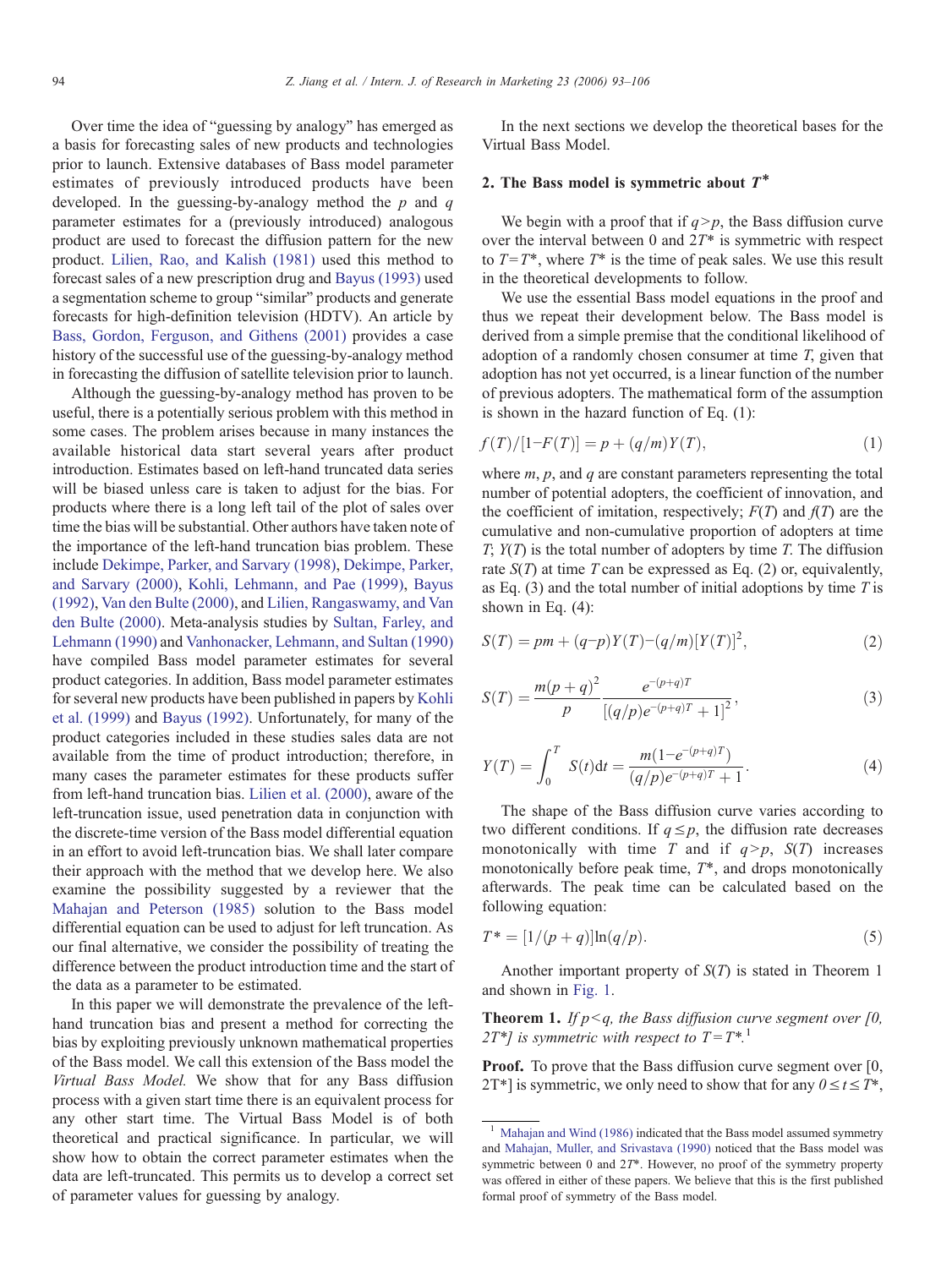<span id="page-2-0"></span>

Fig. 1. Symmetry of bass diffusion curve.

 $S(T^*-t) = S(T^*+t)$  always holds. From Eq. (3), we have:

$$
S(T^* \pm t) = \frac{m(p+q)^2}{p} \frac{e^{-(p+q)(T^* \pm t)}}{[(q/p)e^{-(p+q)(T^* \pm t)} + 1]^2}
$$

$$
= \frac{m(p+q)^2}{p} \frac{k e^{\mp (p+q)t}}{[e^{\mp (p+q)t} + 1]^2},
$$

where

$$
k = e^{-(p+q)T^*} = p/q.
$$

Noting that for any real x (thus in particular, for  $x = (p+q)t$ ),  $\frac{e^{-x}}{(-x+1)^2} = \frac{e^{+x}}{(-x+1)^2} = \frac{e^{+x}}{(-x+1)^2}$ , which completes the  $\frac{e^{-x}}{e^{-x}+1} = \frac{e^{-x}}{e^{-x}+1}e^{2x}$  $\frac{e^{-x^2}e^{2x}}{[e^{-x}+1]^2 \cdot e^{2x}} = \frac{e^{4x}}{[e^{+x}+1]^2}$ , which completes the proof.  $[e^{-(e^{i\theta}+1)}]$   $[e^{i\theta}+1]$   $[e^{i\theta}+1]$ 

# 3. Virtual Bass Model

We show in this section that by a novel way of constructing a Virtual Bass Model (or VBM), the symmetry property for the Bass model holds in  $(-\infty, +\infty)$ . A Virtual Bass Model is represented by a hypothetical Bass diffusion curve that starts from time negative infinity  $(-\infty)$ , which can be obtained by extending a known Bass diffusion curve to time −∞. Before this can be done, we first introduce two ways of transforming the Bass model: forward transformation and backward transformation. We then derive the Virtual Bass Model Equations (or VBE), which makes the computation of transformed parameters simpler without going through the forward and backward transformations. Finally, we show how parameters for a backward transformed diffusion process can be calculated based on VBE.

### 3.1. Forward transformation

An in-progress Bass diffusion process  $D_0$  at time  $T=\tau$  can be transformed into a new process  $D_F$  for the remaining portion of the potential adopters. The transformation, which we term forward transformation, is illustrated in Fig. 2. We denote the three parameters of  $D_0$  by m, p, and q and those of  $D_F$  by  $m'$ ,  $p'$ , and  $q'$ . Since the start times of the two processes are different, we denote the timing relative to the start time of  $D_0$  by T and that for  $D_F$  by T', with  $T' = (T - \tau)$ . In addition, we use  $S(T)$  and  $S'(T')$  to represent the diffusion rate functions for  $D_0$  and  $D_F$ , and  $Y(T)$  and  $Y'(T')$  to represent the cumulative number of adoptions for  $D_0$  and  $D_F$ , respectively.

From the forward transformation construction, the following must hold for any  $T \geq \tau$  or  $T' \geq 0$ :

$$
S(T) \equiv S'(T') \tag{6}
$$

$$
Y'(T') = Y(T) - Y(\tau),\tag{7}
$$

where  $Y(\tau)$  is the number of adopters of  $D_0$  at  $T=\tau$  and can be obtained based on Eq. (4).

Assuming that the three parameters for  $D_0$  are known, we can derive the parameters for  $D_F$ . By letting T (and thus T') in Eq. (7) go to positive infinity, we get the total market potential for  $D_F$ :

$$
m'=m-Y(\tau). \tag{8}
$$

By expanding both sides of Eq. (6) based on Eq. (2), we have:

$$
pm + (q-p)Y(T) - (q/m)[Y(T)]2
$$
  
=  $p'm' + (q'-p')Y'(T') - (q'/m')[Y'(T')]2.$  (9)

After plugging Eq. (7) into Eq. (9) and algebraic rearrangement, we obtain the following:

$$
pm + (q-p)Y(T) - (q/m)[Y(T)]2
$$
  
=  $p'm'-(q'-p')Y(\tau) - (q'/m')[Y(\tau)]2 + [(q'-p')+ 2(q'/m')Y(\tau)]Y(T) - (q'/m')[Y(T)]2.$  (10)

Since Eq. (10) must hold for every  $T$ , the following three equations must also hold:

$$
q/m = q'/m',\tag{11}
$$

$$
q - p = (q' - p') + 2(q'/m')Y(\tau),
$$
\n(12)

$$
pm = p'm'-(q'-p')Y(\tau)-(q'/m)[Y(\tau)]^{2}.
$$
\n(13)

From Eqs. (11) and (8), we obtain  $q'$ :

$$
q' = q - (q/m)Y(\tau). \tag{14}
$$

Based on Eqs. (11), (12), and (14), we derive the solution for  $p'$ :

$$
p'=p+(q/m)Y(\tau).
$$
\n(15)

Substituting Eqs.  $(8)$ ,  $(14)$  and  $(15)$  into Eq.  $(13)$ , we find that the equality in Eq. (13) holds. Therefore, Eqs. (8), (14) and (15) combined constitute the unique solution for forward transformation. The solution guarantees  $S(T) = S'(T')$  for any T. Based on Eqs. (14) and (15), we further conclude that  $p'$  $+q' = p + q$  is always true for forward transformation.



Fig. 2. Diffusion process forward transformation.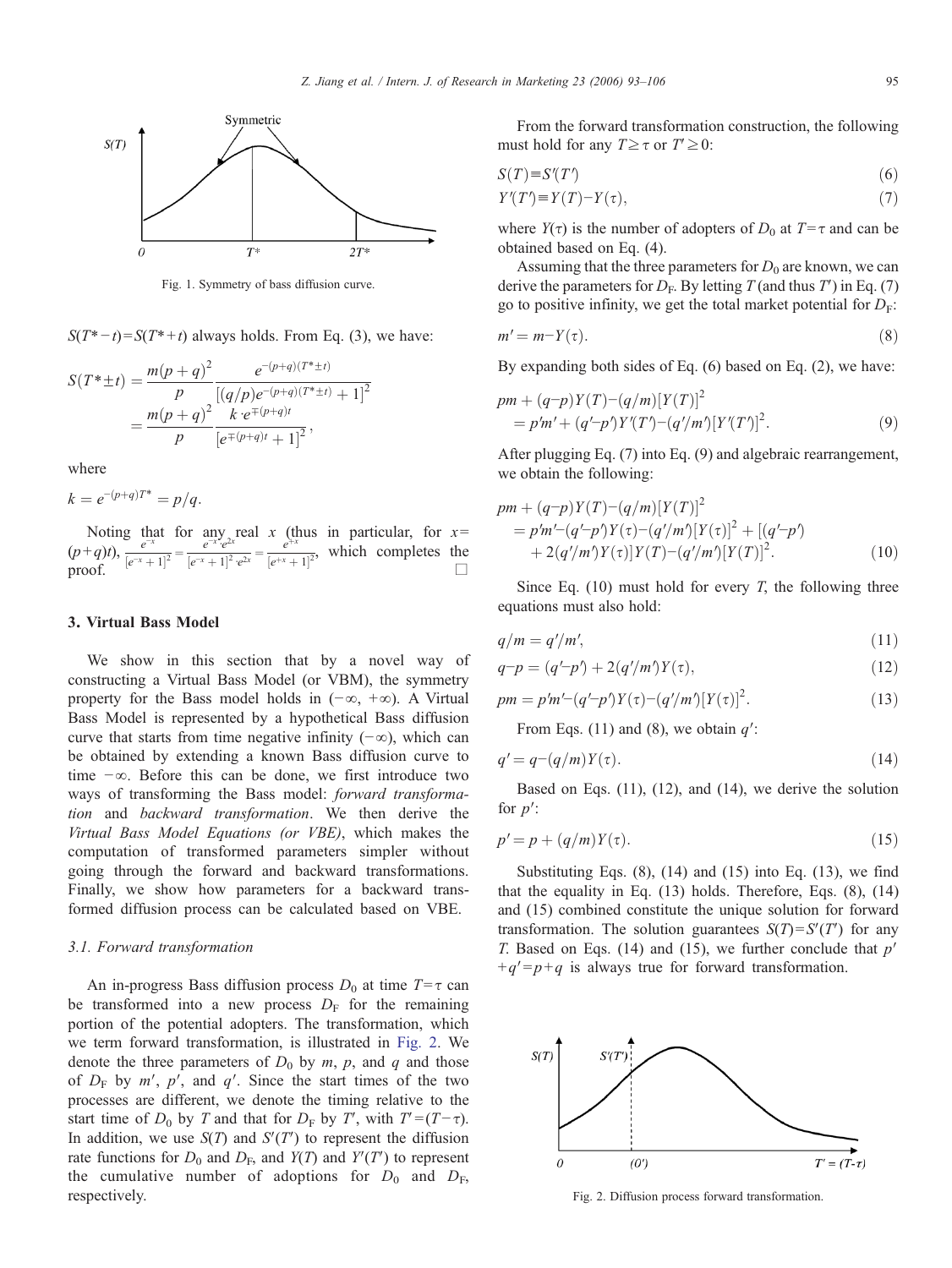<span id="page-3-0"></span>

| Table 1 |  |                                       |
|---------|--|---------------------------------------|
|         |  | Parameters in backward transformation |

| Backward transformed process $(D_B)$ | Original process $(D_0)$                      |
|--------------------------------------|-----------------------------------------------|
| Y'(T')                               | $T = T' - \tau$<br>$Y(T) = Y'(T') - Y'(\tau)$ |
| m'                                   | $m=m'-Y'(\tau)$<br>$q = q' - (q'/m')Y'(\tau)$ |
| p'<br>$S'(T') = S(T)$                | $p=p'$ + $(q'/m')Y'(\tau)$                    |

For an in-progress Bass diffusion process  $D_0$  the bias in the parameters estimated for a process that starts at  $\tau$  (using Eqs. (8), (14), and (15)) will be:

 $m'-m = Y(\tau)$ ,  $q'-q = -(q/m)Y(\tau),$  $p'-p = (q/m)Y(\tau).$ 

As a special case of forward transformation, if  $p \leq q$  and  $\tau = 2T^*$ , the parameters for the forward transformed diffusion  $D_{\text{Fs}}$  can be derived as follows:<br>From  $e^{-(p+q)2T^*} = p^2/q^2$ , we have:

$$
Y(2T^*) = \frac{m(1-p^2/q^2)}{(q/p)(p^2/q^2) + 1} = m(1-p/q).
$$

Based on Eqs.  $(8)$ ,  $(14)$  and  $(15)$ , we obtain:

$$
\begin{cases}\nm_{\text{Fs}} = m - Y(2T^*) = (p/q)m, \\
q_{\text{Fs}} = q - (q/m)Y(2T^*) = p, \\
p_{\text{Fs}} = p - (q/m)Y(2T^*) = q.\n\end{cases}
$$
\n(16)

We name  $D_{\text{Fs}}$  the forward transformed symmetric diffusion *process of*  $D_0$  since the starting times for  $D_0$  and  $D_{Fs}$  are of equal distance to  $T^*$ .

### 3.2. Backward transformation

The reverse of forward transformation is backward transformation. In the forward transformation just discussed, if we assume the known diffusion process is  $D_F$ ,  $D_0$  can be considered the backward transformed process of  $D_F$ . In backward transformation, we refer to the original process again as  $D_0$ and the transformed process as  $D<sub>B</sub>$ . We still denote the three parameters of the original process by  $m$ ,  $p$ ,  $q$  and those of the

Table 2 Parameters rearranged for backward transformation

| Original diffusion $(D)$                                                                    | Transformed process $(B)^a$ |
|---------------------------------------------------------------------------------------------|-----------------------------|
|                                                                                             | $T'=T+\tau$                 |
| Y(T)                                                                                        | $Y'(T') = Y(T) + Y'(\tau)$  |
| m                                                                                           | $m'=m+Y'(\tau)$             |
| q                                                                                           | $q' = q + (q/m)Y'(\tau)$    |
| $\boldsymbol{p}$                                                                            | $p' = p - (q/m)Y'(\tau)$    |
| $S(T) = S'(T')$                                                                             |                             |
| $a_{\text{L}}$ $\ldots$ , $c_{\text{L}}$ $\ldots$ $N/(1-\text{V}/2)T^*$ $\ldots$ $N/(2)T^*$ |                             |

 $T-27$  $T = \tau$ 

Fig. 3. Direct backward transformation.

transformed process by  $m'$ ,  $p'$  and  $q'$ . Since  $D_0$  can be considered the forward transformed process of  $D_{\rm B}$ , based on the solution of forward transformation, we express the parameters for  $D_0$  in terms of the parameters for  $D_B$ , as shown in Table 1. After some algebraic rearrangements, we obtain the parameters for the backward transformed process, as shown in Table 2. Since this solution is derived from forward transformation, the equality S  $(T)=S'(T')$  still holds for any T.

Unlike in forward transformation,  $Y'(\tau)$  in backward transformation is not readily available. The solution, therefore, cannot be directly used unless  $p \leq q$ . As illustrated in Fig. 3, in the case of  $p \leq q$ , based on the symmetric property of the Bass model, we have:

$$
Y'(\tau) = Y(2T^* + \tau) - Y(2T^*).
$$
\n(17)

We call the solution shown in Fig. 3 for the  $p \leq q$  case *direct* backward transformation.

In the case of  $p>q$ , the problem can be solved through indirect backward transformation. With indirect backward transformation, we first find the backward transformed symmetric diffusion process  $D_{\text{Bs}}$ , and then use  $D_{\text{Bs}}$  to obtain  $D_{\rm B}$ , the requested backward transformed process of  $D_0$ . Analogous to general backward transformation, backward symmetric transformation can be considered the reverse of forward symmetric transformation discussed in the previous subsection; therefore,  $D_0$  is the forward transformed symmetric diffusion process of  $D_{\text{Bs}}$ . The  $D_{\text{Bs}}$  parameters are derived (see Table 3) by following a similar algebraic transformation (see Tables 1 and 2). In both forward and backward symmetric transformation, the values of  $p$  and  $q$  for the original process are switched in the transformed symmetric process.

The distance between the start times of  $D_{\text{Bs}}$  and  $D_0$ , denoted by  $θ$ , can be calculated with:

$$
\theta = 2(T_{\text{Bs}})^* = [2/(p_{\text{Bs}} + q_{\text{Bs}})]\ln(q_{\text{Bs}}/p_{\text{Bs}})
$$
  
=  $[2/(p+q)]\ln(p/q)$ .

To obtain the backward transformed process  $D_{\rm B}$  from  $D_{\rm Bs}$ , we first compare  $\tau$  with  $\theta$  and then follow the following rule:

Table 3 Parameters rearranged for backward transformation

| Original diffusion $(D_0)$ | Transformed diffusion $(D_{\text{Bs}})$ |
|----------------------------|-----------------------------------------|
| m                          | $m_{\rm Bs} = (p/q)m$                   |
|                            | $q_{\rm Bs} = p$                        |
|                            | $p_{\rm Bs} = q$                        |

In case of  $p ≤ q$ ,  $Y'(τ) = Y(2T^*+τ) - Y'(2T^*)$ .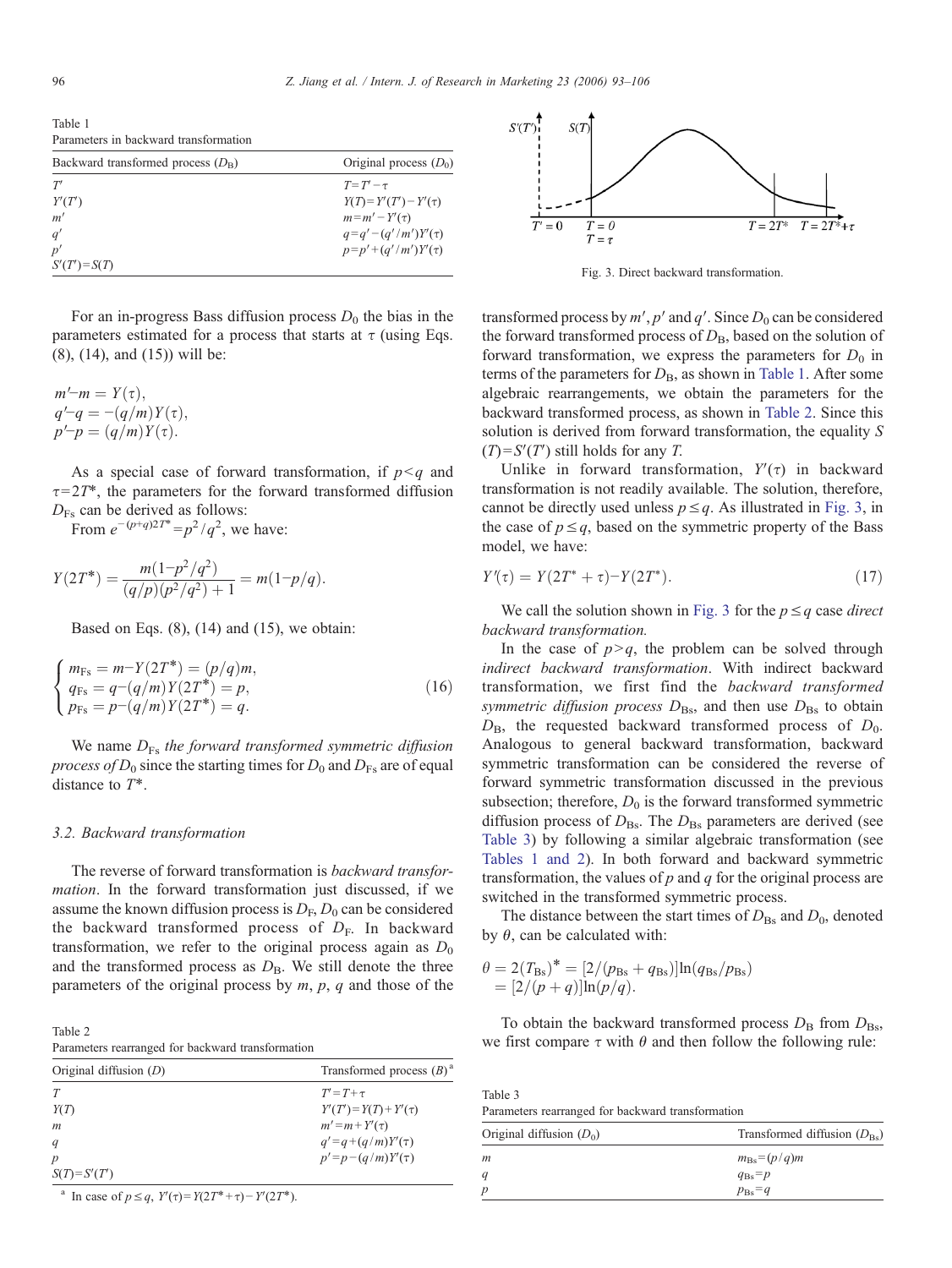

Fig. 4. Indirect backward transformation ( $p \leq q$ ).

- (1) If  $\tau = \theta$ ,  $D_B$  is the same as  $D_{Bs}$ .
- (2) If  $\tau < \theta$ ,  $D_B$  can be obtained by forward transforming  $D_{Bs}$ by  $(\theta - \tau)$  units of time.
- (3) If  $\tau > \theta$ ,  $D_B$  can be obtained by backward transforming  $D_{\text{Bs}}$  by ( $\tau$ − $\theta$ ) units of time.

Fig. 4 illustrates the indirect transformation with two examples where  $D_{B1}$  is obtained by forward transforming  $D_{Bs}$ by  $(\theta - \tau_1)$  units of time since  $\tau_1$  is less than  $\theta$ , and  $D_{B2}$  is obtained by backward transforming  $D_{\text{Bs}}$  by ( $\tau_2 - \theta$ ) units of time since  $\tau_2$  is greater than  $\theta$ . The indirectly obtained backward transformed processes still satisfy the condition that  $S(T) = S'(T')$  for  $T' \geq \tau$  or  $T\geq 0$ , and the symmetric property still holds if  $p' < q'$ .

It can be verified that regardless of the condition in the original process, the following equation still holds in backward transformation:  $(p'+q')=(p+q)$ .

### 3.3. The Virtual Bass Model

By backward transforming a Bass diffusion curve to negative infinity, we can imagine that there exists a virtual diffusion curve that spans ( $-\infty$ ,  $+\infty$ ), as shown in [Fig. 5](#page-5-0). We call this a Virtual Bass Model (or VBM). Along a VBM curve, once a starting point is fixed, a specific Bass diffusion process is known and its three parameters  $m$ ,  $p$ , and  $q$  are fixed. The VBM Curve is bell-shaped, unimodal, and symmetric in  $(-\infty, +\infty)$ with respect to  $T=T^*$ .

Another important property of the VBM is stated in the following theorem:

Theorem 2. Any segment of a Bass diffusion curve uniquely determines a VBM curve.

**Proof.** In Appendix A. 
$$
\Box
$$

Corollary 1. The solutions for the forward and backward transformations are unique solutions.

Proof. We have shown that a forward or backward solution satisfies  $S(T) = S'(T')$ . For any curve segment to the right of the start time of the rightmost process,  $D<sub>F</sub>$  in forward transformation or  $D_0$  in backward transformation, the transformed process matches the curve segment perfectly. From Theorem 2, this must be the unique solution.  $\Box$ 

From the solutions for forward and backward transformation we obtain parameters for a Bass diffusion process starting from  $-\infty$ ,  $+\infty$ , or  $T^*$ .

(I) In order to get the parameters for the diffusion process that starts from  $-\infty$ , we let  $\tau$  go to  $\infty$  in the backward transformation. If  $p$  is less than  $q$ , from [Table 2,](#page-3-0) we have:

$$
Y'(\infty) = Y(\infty) - Y(2T^*) = m - m(1 - p/q) = mp/q,
$$
  
\n
$$
\begin{cases}\nm' = m + Y'(\infty) = m + mp/q = (1 + p/q)m, \\
q' = q[m + Y'(\infty)]/m = p + q, \\
p' = p - (q/m)Y'(\infty) = 0,\n\end{cases}
$$
 in case of  $p \le q$ . (18)

If  $q$  is less than  $p$  in the known diffusion process, we can get the following parameters indirectly based on Eq. (18) and the parameters for the backward transformed symmetric process  $B_s$ .

$$
\begin{cases}\nm' = (1 + p_{Bs}/q_{Bs})m_{Bs} = (1 + p/q)m, \\
q' = p_{Bs} + q_{Bs} = p + q, \\
p' = 0,\n\end{cases}
$$
 in case of  $p > q$ . (19)

The expressions for the three parameters are the same in Eqs. (18) and  $(19)<sup>2</sup>$  For convenience, we introduce two more parameters, M and U, and let  $M \equiv (1 + p/q)m$  and  $U \equiv (p+q)$ . Since the parameter  $m$  for any Bass diffusion process is interpreted as the total number of potential adopters and equals the integral of  $S(T)$  from time zero to infinity, and the Bass diffusion curve that starts from  $-\infty$  is the same as the VBM curve, M can be interpreted as the total number of virtual adopters of a VBM and equals the integral of the VBM curve from −∞ to +∞. From Theorem 2, we know that regardless of the relative position of the known Bass diffusion process in the corresponding VBM, the same VBM is obtained by backward transforming the known process to  $-\infty$ ; thus, depending on the start time of the known process, the original parameters are different, but the VBM's  $M \equiv (1 + p/q)m$  is a constant. In our forward and backward transformations, the sum of  $p$  and  $q$  does not change in any transformation; thus, the VBM's U is also a constant.

<sup>&</sup>lt;sup>2</sup> Strictly speaking, the parameter values in Eqs.  $(18)$ ,  $(19)$ ,  $(20)$  should be expressed as limits. For example,  $p'=0$  should be  $\lim_{\tau\to\infty}p'=0$ , implying that as the assumed start time of a diffusion process is extended to negative infinity, the value of  $p'$  becomes infinitely close to zero; however, this result does not imply that we can start from time negative infinity with  $p=0$ ,  $q=U>0$ , and  $m=M>0$  and then derive other results by forward transformation.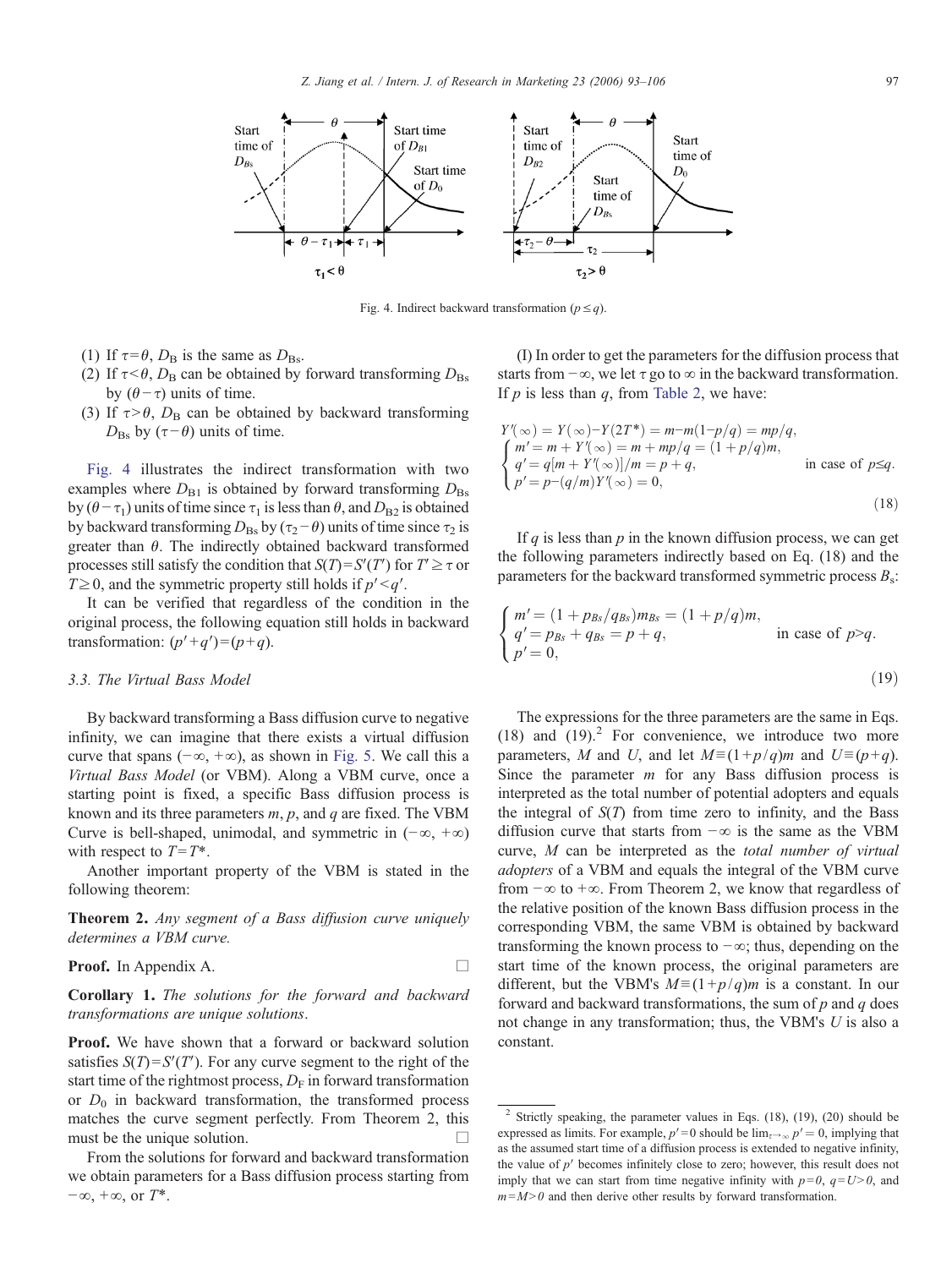<span id="page-5-0"></span>

Fig. 5. The Virtual Bass Model.

(II) We now check the diffusion process that starts from the other end, positive infinity. By letting  $\tau$  go to  $\infty$  in the forward transformation, we have:

$$
Y(\infty) = m,\n m' = m - Y(\infty) = 0,\n q' = q[m - Y(\infty)]/m = 0,\n p' = p + (q/m)Y(\infty) = p + q.
$$
\n(20)

We see that for the diffusion process that starts from positive infinity,  $m'$  equals zero, and the values of  $p'$  and  $q'$  are switched from the negative infinity case.

(III) For a diffusion process that starts from the VBM's peak time, we obtain the three parameters by forward transformation if  $p \leq q$  or by backward transformation if  $p > q$ :

$$
\begin{cases}\nm' = m(1 + p/q)/2 = M/2, \\
q' = p' = (p + q)/2 = U/2.\n\end{cases}
$$
\n(21)

Now we have a clearer picture of how the parameters change as the start time of a VBM process moves from  $-\infty$  to  $+\infty$ : m decreases from  $M$  to 0,  $q$  decreases from  $U$  to 0, and  $p$  increases from zero to U. As the process moves, the sum of  $p$  and  $q$  is constant, which implies that some value is continuously shifting from q to p. For a start time at  $T^*$ ,  $m=M/2$ , and  $p=q=U/2$ .

#### 3.4. Virtual Bass Model equations

We have shown that two of the constant parameters M and  $U$  of a VBM can be obtained by Eqs. (V1) and (V2), defined below. We now examine the other parameters in the model. To permit time to vary according to start times, we denote the start time relative to the time of peak of a Bass diffusion process by z. We set  $z=0$  for the process that starts from the peak time point of the VBM curve; therefore, a Bass diffusion process that starts before the peak point has a negative z value and a process that starts after the peak point has a positive z value. For a given process, if  $p$  and  $q$  are given,  $z$  can be calculated by Eq. (V3). From Eq. (V3) we see that z takes a negative value if  $p < q$ . We denote the Bass diffusion process that starts from time z by  $D(z)$  and its diffusion rate function by  $S_{(z)}(T)$ .<sup>3</sup> For example,  $S_{(0)}(T)$ represents the diffusion rate of the diffusion process with

 $z=0$ . For such a diffusion process, the peak diffusion rate, H, is a constant along with  $M$  and  $U$  and is given by:

$$
H = S_{(0)}(0) = (M/2)(U/2) = MU/4.
$$

The Virtual Bass Model Equations (VBE), shown below, summarize the relationships among the parameters. By examining (VBE), we conclude: the parameters  $(z', q', p',$  and m′) for

$$
\begin{cases} M = (1 + p/q)m & \text{(V1)}\\ U + p + q & \text{(V2)}\\ z = [1/(p+q)]\ln(p/q) & \text{(V3)}\\ z' = z + \tau; & q' = U/(1 + e^{zU}); \quad p' = U - q'; \quad m' = M/(1 + p'/q'); & \text{(VBM)}\\ \text{(VBE)} & & \text{(VBE)} \end{cases}
$$

a transformed diffusion process that starts  $\tau$  periods away from the start time of the original process is obtained from the four equations (Eq. (VBE)). The transformed parameters provide us with a unique  $D_{(z')}$ . Eq. (VBE) enables us to compute the parameters for a new process from the parameters of the known process without explicitly going through the forward or backward transformations shown in Subsections 3.1 and 3.2 Eq. (VBE) may be used for both forward and backward transformations and for the cases of  $p \leq q$  as well as  $p > q$ .

## 3.5. An example of backward transformation

To illustrate the application of VBE we use the case of color television for the 1963–1970 data series from [Mahajan, Mason,](#page-13-0) [and Srinivasan \(1986\)](#page-13-0). The parameters estimated by the Nonlinear Least Squares method ([Srinivasan and Mason,](#page-13-0) [1986\)](#page-13-0) are:  $m=39658.62$ ,  $p=0.018466$ , and  $q=0.615863$ . The first sales of color television began in 1954 and thus the parameter estimates based on a start time of 1963 suffer from a left-hand data-truncation bias.

We use the VBM transformations from the Eq. (VBE) with  $\tau$ =−9. We first calculate the two constants based on Eqs. (V1) and  $(V2)$ :

$$
M = (1 + p/q)m = 40,847.74, \text{ and } U = p + q = 0.634329.
$$

The parameter  $z$  for the process starting from 1963 is calculated from Eq. (V3) to be  $z=-5.52882$ ; thus, z' for the process starting from 1954 is: −14.52882. Using the other VBE equations we have:

$$
q' = U/(1 + e^{z'U}) = 0.634265935,
$$
  
\n
$$
p' = (U-q') = 6.3065E-5
$$
, and  
\n
$$
m' = M/(1 + p'/q') = 40,843.68.
$$

The calculated value of  $T^* = \frac{1}{(p+q)\ln(q)} \text{ is 5.5}$  for the first series and 14.5 ( $T^* = \tau + T^*$ ) for the series beginning in 1954, and the predicted sales rate at the peak is 6477 (in thousands) in both cases.

The VBM procedure for obtaining adjusted parameter values just illustrated is an *indirect* approach in that the parameters m,  $p$ , and  $q$  are estimated from the original data series and then transformed by the VBM equations. There does exist, however, a direct method to estimation that will produce equivalent

<sup>&</sup>lt;sup>3</sup> Although the values of *m*, *p* and *q* in Eqs. (V1) (V2) (V3) are different with different z, we have chosen not to denote them by  $p(z)$ ,  $q(z)$  and  $m(z)$  for notational simplicity and clarity.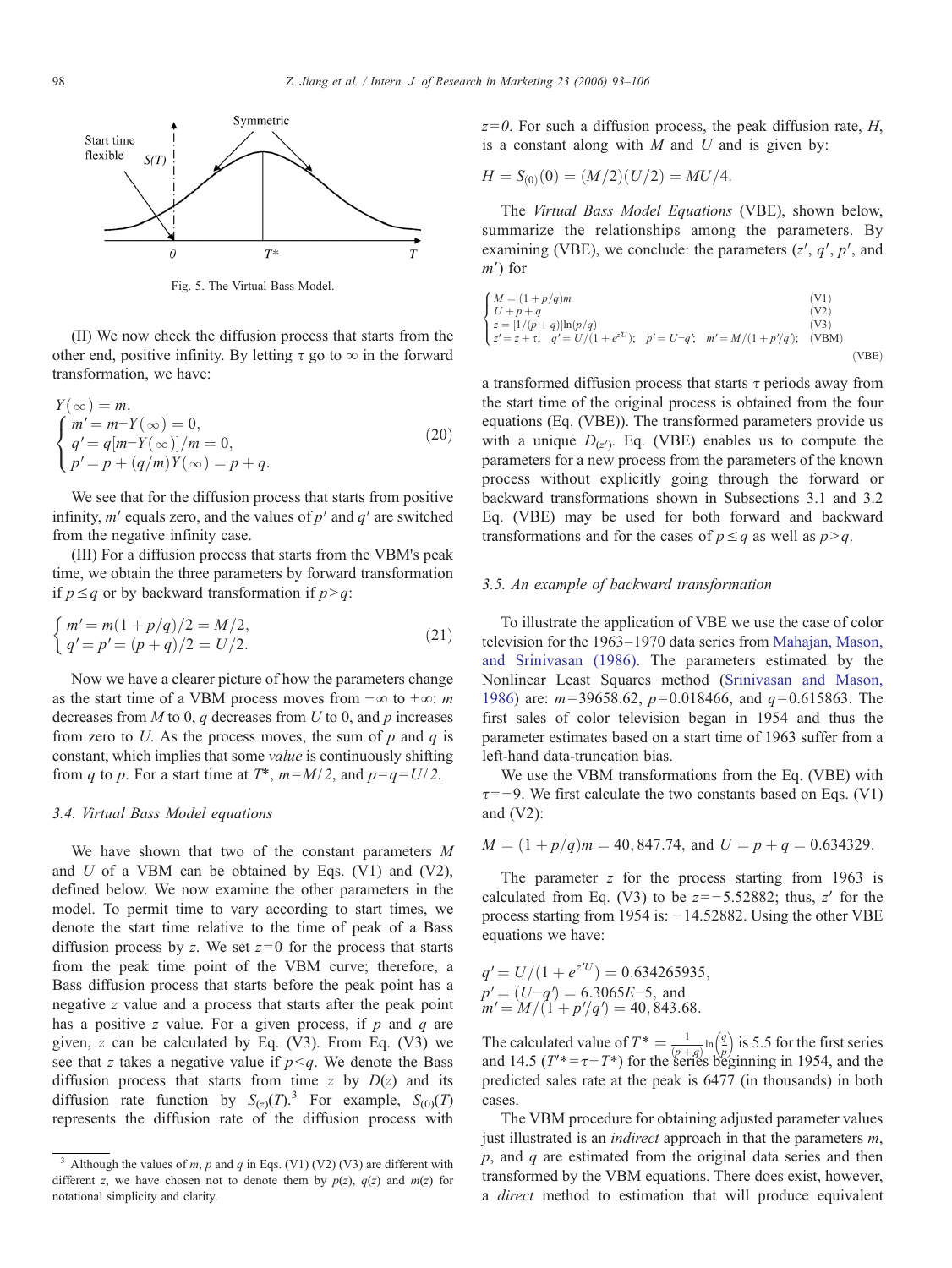parameter estimates for  $m'$ ,  $p'$ , and  $q'$ . In this approach we consider two frames for time. The periods of the data are numbered starting at time  $T=1$ . If the data are left-truncated, the product introduction time is earlier and we will refer to its timeframe as "absolute" time starting with 1 as the period in which the product was introduced. If  $\tau$  is the difference between the product introduction and the data start, the time of the data *relative* to the product introduction is  $\tau + T$ , which starts at  $\tau + 1$ . The direct method expression for Eq. (4) becomes

$$
Y(T) = \frac{m(1 - e^{-(p+q)(\tau + T)})}{(q/p)e^{-(p+q)(\tau + T)} + 1}.
$$
\n(22)

The parameter values resulting from the estimation of  $Y(T)$  $-Y(T-1)$  using Eq. (22) in the [Srinivasan and Mason \(1986\)](#page-13-0) form of the Bass model will be the same (up to several decimal places) as those obtained by the VBM procedure. For example, using the color television data, the initial value for time is set equal to 10 (representing 1963) and the next value is set equal to 11 (representing 1964) and so on. If nonlinear least squares regression is employed, the resulting parameter values will differ only to a trivial degree from the VBM method. To demonstrate this we show below a comparison of the estimates in Table 4.

The values for  $p'$  differ only in 6 decimal places and for  $q'$ differ only in 8 decimal places, while the estimates of  $m'$  are also very close to one another. These results are typical of the many comparisons that we have made using the VBM method and the direct method. In every case that we have examined the estimates  $p'$  and  $q'$  differ only in several decimal places. We therefore believe that the two methods are "equivalent," although there are very small differences between them. We think that these differences are likely due to imperfect machine precisions and that the two methods are mathematically the same. We present below an argument that leads us to believe the two methods are mathematically the same.

As indicated in Fig. 6, when the VBM approach is used, the start time is  $T_1$  and the estimation takes place over the interval from  $T_1$  to  $T_2$ . The parameter estimates are then transformed on the basis of information about the true introduction time,  $T_0$ . In the direct approach the estimation is also over the interval between  $T_1$  and  $T_2$ , but the initial value for time will be  $\tau+1$ rather than 1 used as the initial value in the indirect approach. Both approaches will have the same fit to the data and both will produce the same fitted curve over the interval covered by the data (Note that the error structure of the data is the same in both cases). From Theorem 2 we know that any segment of a Bass diffusion curve uniquely determines the backward and forward transformations. Thus both curves will match between time  $T_0$ and  $T_1$ ; therefore, when nonlinear least squares is used with

Table 4

| Comparison of VBM and direct parameter estimates |  |  |  |  |  |  |
|--------------------------------------------------|--|--|--|--|--|--|
|--------------------------------------------------|--|--|--|--|--|--|

| Parameter              | VBM                                    | Direct                                 | Difference                                            |
|------------------------|----------------------------------------|----------------------------------------|-------------------------------------------------------|
| $\boldsymbol{p}$<br>m' | 63465935<br>$6.3065E - 05$<br>40843.68 | 0.634267<br>$6.3066E - 05$<br>40843.71 | $-1.06617E - 06$<br>$6.61657E - 08$<br>$-0.029426755$ |



Fig. 6. Direct approach and VBM approach with left-truncated data.

time as the exogenous variable the direct approach and the VBM approach to estimation for the true introduction time are equivalent. This conclusion has been confirmed by substantial experimentation.

VBM provides a mathematical justification for the use of the (previously intuition-based) direct approach to dealing with lefthand truncation bias. Our theoretical developments here provide the flexibility of adjusting for the left-hand truncation bias when the data are not available but when the parameters have been estimated and reported. These parameter estimates may be transformed by VBM to be consistent with different introduction times.

# 4. Evaluation of other methods of estimating with left-truncated data

Here we consider three other possible methods of estimating with left-truncated data. [Lilien et al. \(2000\)](#page-13-0) suggested a method for dealing with left truncation in which penetration data are used for estimation along with the discrete version of the differential equation of the Bass model, which is time invariant. Because the Bass model differential equation is a function of cumulative adoptions, estimates of parameters are theoretically equal for left-truncated and non-left-truncated series and offer the possibility, which we will explore, of being substituted into the Bass model differential equation solution for forecasting as a function of time and calculation of the time of peak sales. A reviewer suggested another possible way to adjust for left truncation, which we investigate, by using the [Mahajan and](#page-13-0) [Peterson \(1985\)](#page-13-0) solution to the Bass model differential equation, which has the constant of integration set at  $t=t_0$ , so that  $Y(t_0) = Y_0$ , where  $Y_0$  is cumulative adoption at  $t_0$ , rather than the usual condition of at  $t=0$ , so that  $Y(0)=0$ . We have also experimented with a third method: estimating  $\tau$ , the start time of the data relative to product introduction, in the Bass model direct method.

# 4.1. Use of the discrete version of the differential equation and penetration data

[Lilien et al. \(2000\)](#page-13-0) have proposed that to deal with the lefttruncation issue the discrete version of the Bass model differential equation could be used together with penetration data of household ownership. The discrete version of the differential equation is:

$$
x(t) = pm + (q-p)X(t-1) - (q/m)[X(t-1)]^{2},
$$
\n(23)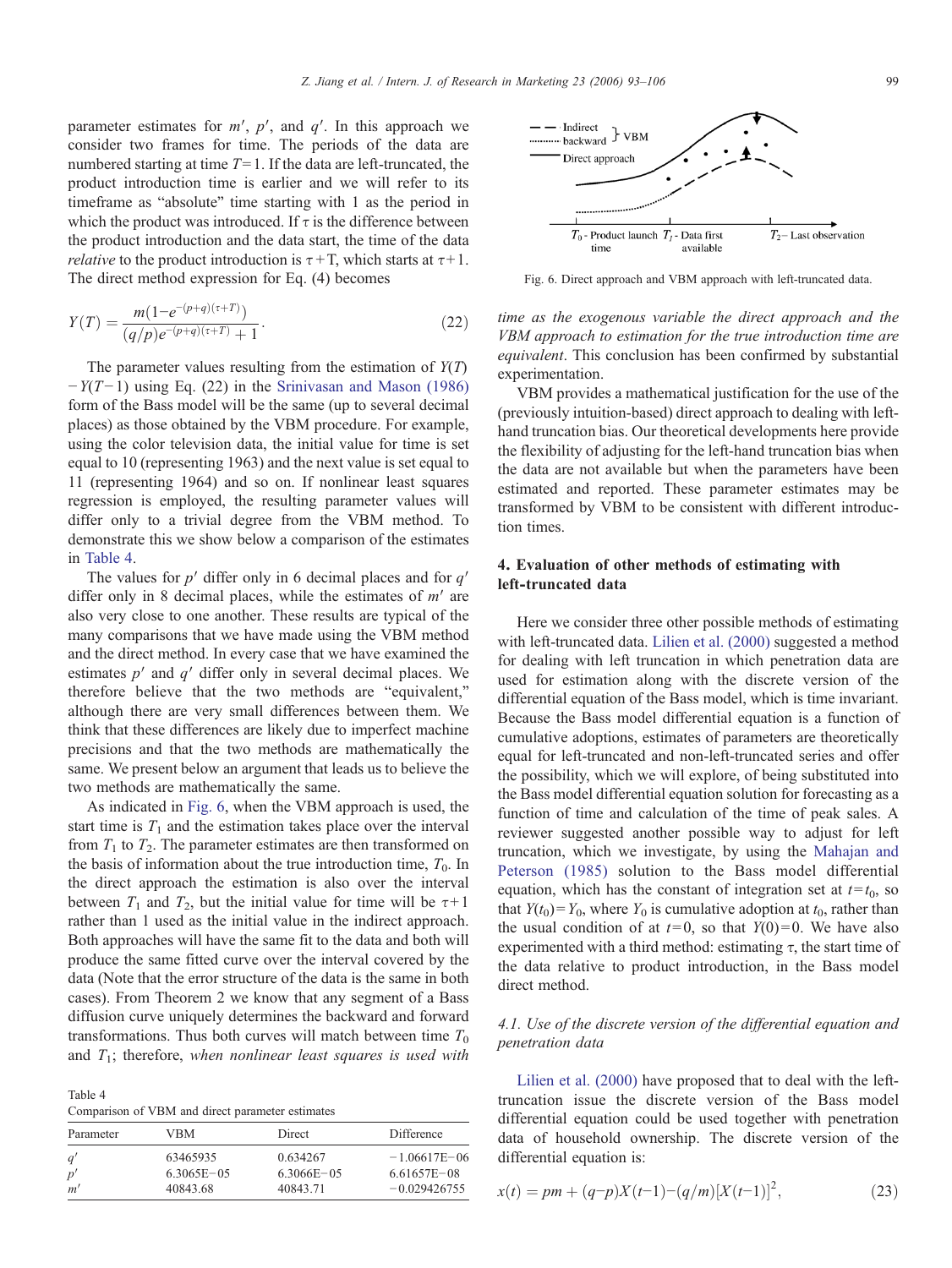where  $x(t)$  is the number of adoptions occurring in period t, X  $(t-1)$  is the cumulative number of adoptions having occurred before period t, and  $m$ ,  $p$ , and  $q$  are the Bass model parameters. Eq. (23) depends only on cumulative adoptions and not on time. It therefore appears that this equation estimated on household penetration data offers a viable approach to estimation with data that are left-truncated. Lilien et al. used change in penetration for  $x(t)$  and estimated Eq. (23) with nonlinear least squares and non-negativity constraints on the parameters for several data series. In some instances the estimated value of  $p$  was 0, but in many cases their estimates appear to be plausible. To compare the estimation with the discrete version of the differential equation as suggested by Lilien et al. with the direct method we have conducted a simulation analysis.

# 4.2. Simulation analysis of use of discrete time differential equation

We simulated a set of 20 data series with the Bass model. In the simulations we chose parameters to reflect those found in typical diffusion data. These chosen parameter values imply different ranges of the time from introduction to peak sales. Some of the data series have long left tails of more than 20 years to the peak, others have a medium left tails with ranges of 11 to 18 years, and two still others have short left tails with 10 or fewer years. We have simulated the data using the [Srinivasan and](#page-13-0) [Mason \(1986\)](#page-13-0) method of taking first differences of  $mF(t)$  and adding error. We use this approach because the real data are discrete and this seems to be the best way to represent differenced penetration data. In 12 of the simulated series we used homoskedastic error and in 8 cases we used heteroskedastic error as a means for increasing error with observations. To study the effects of differing degrees of left truncation, we estimated with an early start period and a late start period for the data for series. These start times are shown in Table 5.

For each data series we estimated the parameters with the differential equation indicated in Eq. (23) and with the Srinivasan–Mason method. We estimated with starting points for the data: (a) from the early start time of the data, and (b) for the late start time of the data. In most instances the ending data period used in the estimation was the first data period past the peak. In a few instances where the peak was "flat" we included a few additional data points in order to be consistent with the rule we used in estimating empirical data.

Shown in Table 5 below are: the true parameters used in the simulations and estimates of the actual and predicted time of peak sales derived from the parameter estimates for the differential equation and for the direct method for the early starting point and the late starting point. We used the equation:  $\left(\frac{1}{p+q}\right) \ln \left(\frac{q}{p}\right) + 1$  to obtain the predicted time of peak,  $T^*$ , for the differential equation estimates and the direct method estimates. The  $+1$  was added to the formula in Eq. (5) because (5) is based on a continuous time assumption that starts at 0, while the data and estimations are based on discrete time for the direct estimation with data starting at  $\tau$ +1, where  $\tau$  is the difference between the start period of the estimation and the time of the first data point. As indicated by Eq. (23) the

#### Table 5

Comparison of estimates of time to peak adoption,  $t^*$ , for differential equation and direct methods with different start periods for data (with  $Y_0$  given for differential equation)

|             | Parameters for simulated |       |                 |                         |                           | Truncation level of simulated data |       |                           |                  |
|-------------|--------------------------|-------|-----------------|-------------------------|---------------------------|------------------------------------|-------|---------------------------|------------------|
|             | non-truncated data       |       |                 |                         |                           | Early data start period            |       | Late data start period    |                  |
|             |                          |       |                 | Data<br>$t^*$ estimates |                           |                                    | Data  | $t^*$ estimates           |                  |
| See<br>note | p                        | q     | Actual<br>$t^*$ | start                   | Dif.<br>eqn.              | Direct<br>method                   | start | Dif.<br>eqn.              | Direct<br>method |
|             | 7.70E<br>$-07$           | 0.44  | 31              | 10                      | 13                        | 30                                 | 20    | 11                        | 30               |
|             | 1.00E<br>$-05$           | 0.4   | 27              | 10                      | 14                        | 27                                 | 20    | 11                        | 27               |
| #           | 5.00E<br>$-05$           | 0.35  | 26              | 6                       | 16                        | 26                                 | 12    | 15                        | 26               |
|             | 5.00E<br>$-05$           | 0.48  | 23              | 10                      | 11                        | 23                                 | 20    | 7                         | 23               |
| #           | 0.001                    | 0.3   | 20              | 6                       | Bound<br>$\boldsymbol{p}$ | 19                                 | 12    | Bound<br>$\boldsymbol{p}$ | 19               |
| #           | 0.005                    | 0.195 | 20              | $\overline{4}$          | 17                        | 18                                 | 10    | Bound<br>$\boldsymbol{p}$ | 18               |
|             | 0.001                    | 0.25  | 20              | 4                       | Bound<br>р                | 20                                 | 10    | Bound<br>$\boldsymbol{p}$ | 20               |
| #           | 6.00E<br>$-06$           | 0.9   | 20              | 6                       | 9                         | 20                                 | 12    | 7                         | 20               |
| #           | 5.00E<br>$-05$           | 0.4   | 20              | 6                       | 16                        | 21                                 | 12    | 15                        | 21               |
| #           | 0.008                    | 0.145 | 18              | 7                       | 18                        | 19                                 | 11    | Bound<br>р                | 19               |
|             | 1.00E<br>$-04$           | 0.6   | 15              | 5                       | 8                         | 15                                 | 9     | 7                         | 15               |
|             | 9.00E<br>$-05$           | 0.63  | 15              | 5                       | 8                         | 15                                 | 10    | 6                         | 15               |
|             | 0.02                     | 0.08  | 14              | $\overline{4}$          | 13                        | 14                                 | 10    | Bound<br>p                | 13               |
| #           | 0.005                    | 0.3   | 12              | 4                       | 12                        | 14                                 | 7     | 12                        | 14               |
|             | 0.02                     | 0.22  | 11              | 4                       | 9                         | 10                                 | 6     | 8                         | 11               |
| #           | 0.01                     | 0.3   | 10              | 4                       | 10                        | 12                                 | 7     | 9                         | 12               |
|             | 0.01                     | 0.4   | 9               | 3                       | 7                         | 9                                  | 5     | 9                         | 9                |
|             | 0.02                     | 0.34  | 9               | 3                       | 6                         | 8                                  | 5     | 8                         | 8                |
|             | 0.01                     | 0.5   | 8               | 3                       | 5                         | 8                                  | 5     | 7                         | 8                |
|             | 0.035                    | 0.4   | 5               | 3                       | $\overline{4}$            | 6                                  | 5     | $\overline{4}$            | 5                |

Note: # indicates that the disturbances were simulated as heteroskedastic with the standard deviation proportional to adoption. All other simulations were made under the assumption of homoskedastic disturbances.

differential equation is a discrete equation in which time is not an explicit variable. The estimates for the direct method were developed using the [Srinivasan and Mason \(1986\)](#page-13-0) method of first differences in the cumulative version of the Bass model  $(m[F(t)-F(t-1)])$ . The estimates of the differential equation were developed using nonlinear least squares. In both cases bounds were placed on the parameter estimates requiring non-negativity.

As indicated in Table 5, in most cases the direct method produced estimates of the time of peak sales that is the same or one period away from the true peak time of the simulated series and in no case did it differ by more than two periods from the true time of peak sales. On the other hand the differential equation produced estimates that were unsatisfactory in every case in which the time to peak sales was greater than 14 years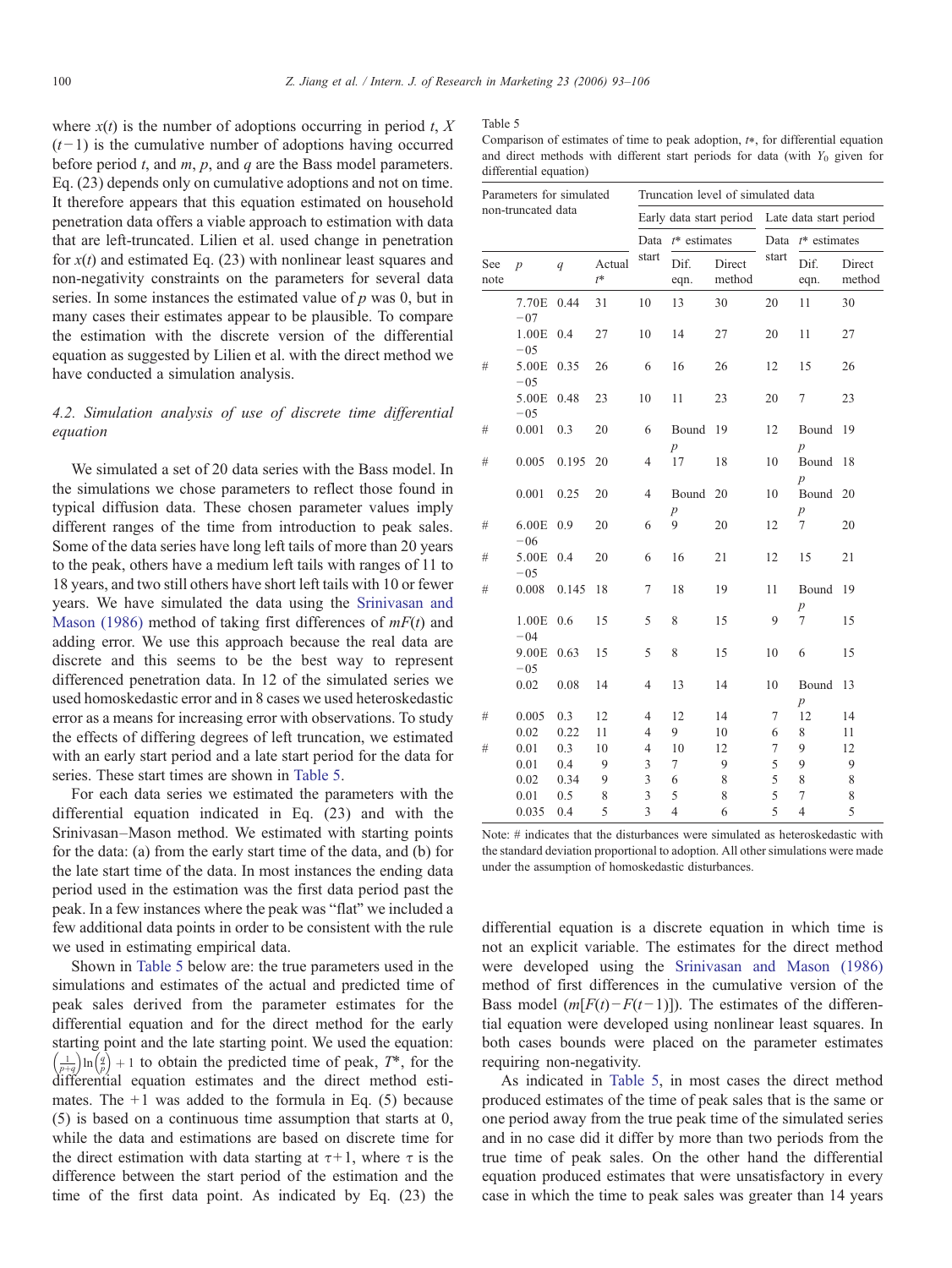either because the estimate of p was at the lower bound of 0 or because the parameter estimates implied a time of peak sales that was far away from the true time of the peak. Only in the absence of a long left tail does the differential equation sometimes produce parameter estimates that are close to the true values and provide good predictions of the time of peak sales. Since the estimates of  $T^*$  from the differential equation are far from the true time to peak in most cases, we believe that the parameter estimates based on the differential equation will ordinarily not be useful in predicting the time to peak or in forecasting future sales using any Bass model adoption equation with time as an argument.

In summary, the direct method or VBM is superior to estimation with the discrete version of the differential equation. Although theoretically the differential equation method is time invariant this desirable feature must be set against the weaknesses of its estimation properties. [Putsis and](#page-13-0) [Srinivasan \(2000\),](#page-13-0) in a review paper on estimation methodology for diffusion models, concluded that estimation of the discrete version of the differential equation of the Bass model with OLS regression may produce parameter estimates that are extremely unstable in the presence of few data points and often yield parameter estimates that have the wrong sign. The differential equation cannot be counted on to produce parameter estimates that can be used in the differential equation solution to calculate sales as a function of time. Parameter estimates using the differential equation, therefore, cannot be used to determine the extent of left truncation or to correct for it. Although we do not report the details here, we have conducted simulations with multiple replications of simulated data based on parameters and standard deviations estimated from actual data for several products. We confirmed that estimations using the differential equation do not adequately recover the parameters used in the Srinivasan– Mason form of the Bass model used to generate the data.

# 4.3. Does the Mahajan–Peterson equation adjust for left truncation?

The differential equation for the Bass model is:

$$
\frac{\mathrm{d}Y}{\mathrm{d}t} = pm + (q-p)Y - \left(\frac{q}{m}\right)Y^2,\tag{24}
$$

where:  $Y= mF(t)$  is cumulative adoption at t. The general solution to this equation is:

$$
Y(t) = \frac{(m - pe^{-(p+q)(t+C)})}{\left(1 + \left(\frac{q}{m}\right)e^{-(p+q)(t+C)}\right)}.
$$
<sup>(25)</sup>

If C is determined so that  $Y(0) = 0 \left[ C = -\frac{1}{p+q} \ln \left( \frac{m}{p} \right) \right]$ , the solution for  $Y(t)$  will be that given by Eq. (4) and the resulting adoption function will be that indicated in Eq. (3). But, as shown by [Mahajan and Peterson \(1985\)](#page-13-0), if the condition that  $Y(t=t_0) = Y_0$  is imposed in determining the constant of integration the solution will be:

$$
Y(t) = \frac{\left(m - \frac{p(m - Y_0)e^{-(p+q)(t-t_0)}}{(p + \frac{q}{m})Y_0}\right)}{\left(1 + \frac{\left(\frac{q}{m}\right)(m - Y_0)e^{-(p+q)(t-t_0)}}{(p + \frac{q}{m})Y_0}\right)},\tag{26}
$$

and the resulting adoption equation will be:

$$
\frac{dY}{dt} = \frac{\left(\frac{(p+q)^2(m-Y_0)e^{-(p+q)(t-t_0)}}{(p+\frac{q}{m}Y_0)}\right)}{\left(1+\frac{\frac{q}{m}(m-Y_0)e^{-(p+q)(t-t_0)}}{p+\frac{q}{m}Y_0}\right)^2}.
$$
\n(27)

Although the Mahajan–Peterson equation does not impose the condition that at  $t=0$ ,  $Y(0)=0$  as does the Bass model, in the real world there can be no sales prior to the product introduction. The Mahajan–Peterson equation is logically inconsistent with this real-world condition unless  $Y_0$  is known precisely and without error such that  $Y(0)=0$  is also true. Because of this logical inconsistency, projected early data points using the Mahajan–Peterson equation can be poor and even negative, in some cases.

In Eqs. (26) and (27) the parameter  $t_0$  is not intended to relocate the equation in time relative to the product introduction, which would adjust for left truncation. Rather, as illustrated in [Mahajan \(1975\)](#page-13-0), the expression  $(t-t_0)$  adjusts an absolute time value (e.g., year) to start at  $0$  in Eq. (26) and  $1$  in Eq. (27); for example, with data starting at product introduction in 1963 using Eq. (26),  $(t-t_0)$  would start at  $(t-t_0) = (1963-1963) = 0$ , followed by  $(1964-1963)=1$ , then  $(1965-1963)=2$ , etc.. Although it is possible to modify the time expression to adjust for left truncation, thus creating a direct method for the Mahajan–Peterson equations similar to that of the Bass model in Eq. (22), it offers no advantages compared to the Bass model direct method and has the disadvantageous logical inconsistency described in the preceding paragraph.

# 4.4. Can the time the data start relative to the product introduction time be estimated using the Bass model direct method?

In Eq. (22), the Bass model direct method for left-truncation adjustment,  $\tau$  is the start time of the data relative to product introduction. If it were possible to treat  $\tau$  as a parameter to be estimated, then left-truncation adjustment could be accomplished without knowing the product introduction date or the start time of the data relative to it. Our preliminary experiments involving simulated data with very small error suggest that this might be possible in idealized cases; however, as error increases, estimating  $\tau$  becomes increasingly problematic. Since in the real world the error magnitude is not known, there is no way to know if an estimate of  $\tau$  is plausible without knowing what it should be in which case there is no need to estimate it. Nonetheless, we

<sup>4</sup> There are multiple solutions to the Bass model differential equation each with its unique constant of integration. After substitution of the corresponding constant of integration so that  $Y(0)=0$ , the solutions are equivalent.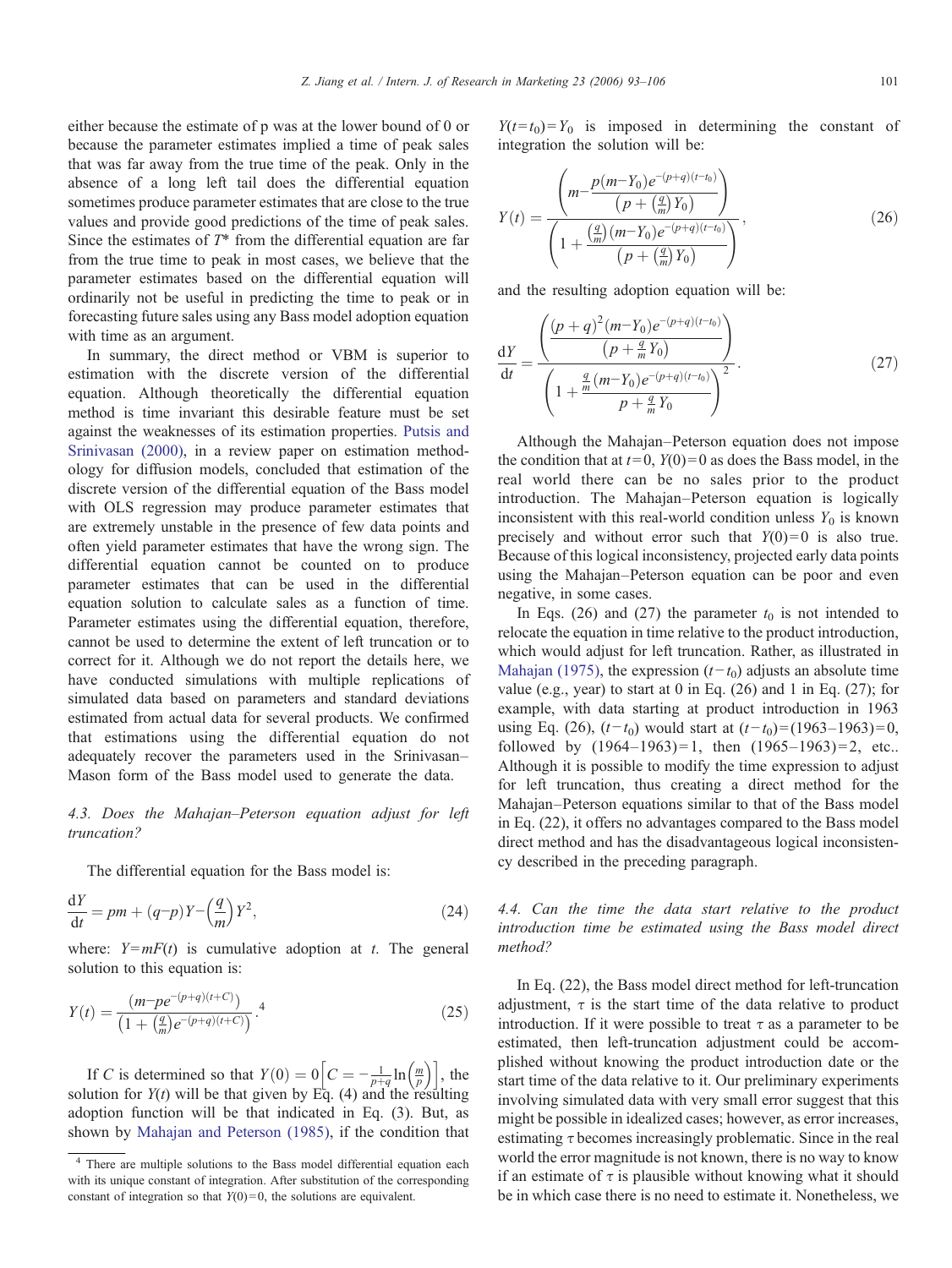believe that knowledge of the Bass model will be advanced by further research with regard to estimating  $\tau$ , but we do not expect that  $\tau$  estimation will ever be preferred to determining  $\tau$ through product background research and using the direct method or VBM to adjust for left-truncated data.

# 5. Correcting left-hand truncation bias for use in guessing by analogy

We examine here the extent of the left-hand truncation bias issue for new products, services, and technologies. To do this we determine the introduction time for a substantial number of new products from historical sources and collect the available sales data for these products. We can then measure the extent of the problem and employ the VBM methodology to correct the parameter estimates where the data start time is different from the product introduction time. In this way we will create a database of appropriate  $p'$ s and  $q'$ s for use in guessing by analogy.

### 5.1. The introduction time issue and data collection

Considered in the context of guessing by analogy, the determination of the introduction time to be used is not a simple matter. For a manager attempting to make a forecast for a new product prior to product launch and seeking an appropriate analogy, judgments must be made about the state of development of the new product, the state of available infrastructure support, the level of marketing support, and other considerations that will influence whether or not the new product sales will takeoff early or whether sales will initially grow slowly for a period of time before takeoff. The manager will want the introduction time to be analogous to that provided by historical information for new products. In some cases the introduction time will be defined as the time in which the product was first made available for sale, but under other circumstances the introduction time may be judged to be the year in which significant sales begin. $5$  The matter is further complicated by the fact that the commercialization date indicated by historical sources may refer to the time when a business unit was created or when a patent was granted and will not be the time of first product sales. In some cases historical sources will differ in introduction dates. We have applied our judgment to resolve uncertain or conflicting information in deciding on the introduction years used in this study.

We consulted numerous historical sources for information about the introduction year for the products in this study. These historical sources as well as sources used for the products sales or subscriptions are listed in Appendix B. We excluded products for which we could not obtain the introduction date. In total we have constructed a database of 39 products and services in five different categories: home appliances (10 products), housewares (7 products), consumer electronics (11 products), products bought by both business and consumers (7 products), and subscription services (4 products). Products in the first three categories have been included in previous studies of comparative diffusion rates, while the last two categories have not.

### 5.2. Parameter estimates and time to peak sales comparisons

For the 39 products in our study we have estimated the Bass model parameters from the start time of the data and from the year of introduction using the method described in [Srinivasan](#page-13-0) [and Mason \(1986\)](#page-13-0) for nonlinear least squares. As indicated by [Putsis and Srinivasan \(2000\)](#page-13-0) this method has become the de facto standard in diffusion research. In those cases where the start time of the data differs from the year of introduction we have used the VBM method to obtain parameter estimates that are appropriate for the year of introduction. The data interval used for estimation included the range from the start of the data to one period past the peak in sales, in most cases. The exceptions included those cases where the last observation of the data was treated as the peak and those cases where the sales at the peak and at one period past the peak were very close to one another. In no instance did the data include more than two periods past the peak. Our rationale for the data range is that we want to capture the curvature in the data, but we also want to exclude data points that are increasingly contaminated by repeat purchases.

Shown in [Table 6](#page-10-0) (below) are the nonlinear least squares estimates for the Bass model  $p$  and  $q$  parameters for the 39 products in our analysis (as indicated by  $p$  data and  $q$  data) over the time periods for which data are available for each product (indicated under the column Data Used). Also shown are the VBM estimates based on the year each product was introduced (as indicated by  $p$  VBM and  $q$  VBM). The actual years from introduction to peak sales are indicated by  $T^*$  act (actual) and the predicted years to peak sales based on the VBM estimates of  $p'$  and  $q'$  and the predicted years to peak sales based on the parameter estimates of  $p$  data and  $q$  data.<sup>6</sup> In all but 7 cases the product introduction year is different from the first year of available data; thus, we conclude that the extent of the left-hand truncation bias is substantial. In most cases there is a large difference between the actual years to peak sales and the predicted years to peak sales based on parameter estimates derived from the data available. Thus reliance on the estimates of  $p$ 's and  $q$ 's from most previously published databases for guessing by analogy can be strongly questioned. The prevalence of long left tails in the diffusion process is greater than would be suggested by previous studies and we believe that managers would be well advised to take this into account when forecasting prior to product launch. [Table 6](#page-10-0) provides the correct parameter values adjusted for the introduction time of the product.

Shown in [Fig. 7](#page-11-0) is the cumulative distribution of the number of years to peak sales for the 39 products in our study. Only a single product reached peak sales within 5 years and for 90% of the products it took 10 years or more for sales to reach the peak

<sup>5</sup> For an example of the use of an analogy with a start time different from the time of introduction see [Bass et al. \(2001\)](#page-13-0) in which cable television in the 1980's was used to calibrate the diffusion of satellite television.

<sup>&</sup>lt;sup>6</sup> The predicted time of peak for the VBM is  $\frac{1}{p_1 + q} \ln \left(\frac{q}{p}\right) + 1$ . The +1 was added to the formula in Eq. (5) because the assumption here is one of discrete time starting at  $\tau$ +1 rather than continuous time starting at 0.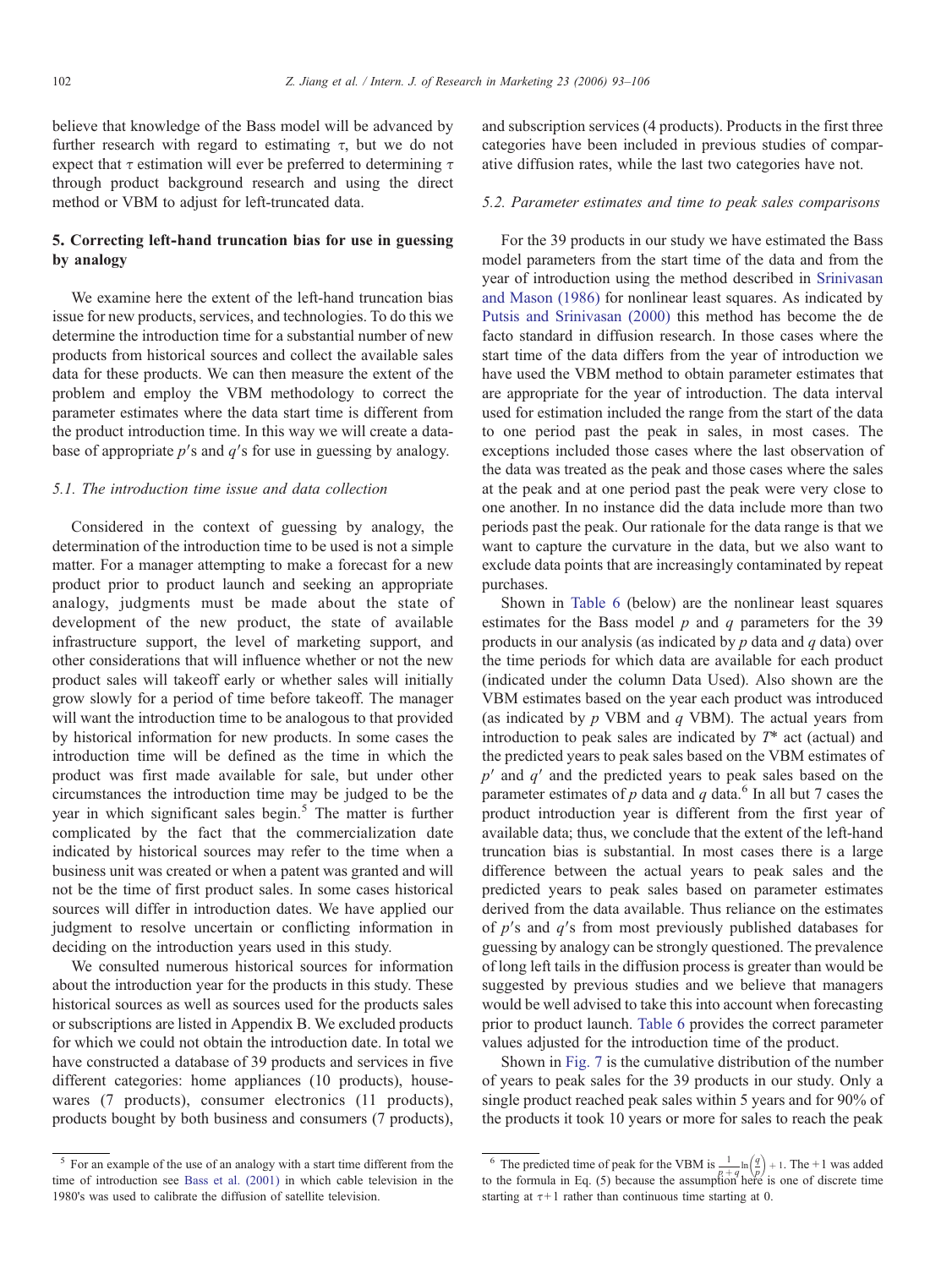#### <span id="page-10-0"></span>Table 6 Comparison of time from introduction to peak sales, VBM estimates and estimates based on data

| Categories                           | Year introduced   | $t^*$ act   | $t^*$ VBM | $t^*$ data       | $p$ VBM     | $q$ VBM | $p$ data | $q$ data | Data used     |
|--------------------------------------|-------------------|-------------|-----------|------------------|-------------|---------|----------|----------|---------------|
| Home appliances                      |                   |             |           |                  |             |         |          |          |               |
| Clothes dryers                       | 1930              | $27\,$      | 27        | $\tau$           | $1.4E - 06$ | 0.4792  | 0.0199   | 0.4593   | 1950-1957     |
| Clothes washers                      | 1910              | 20          | 19        | $\tau$           | 0.00162     | 0.2687  | 0.03623  | 0.234    | 1922-1930     |
| Electric range                       | 1919              | 12          | 11        | 5                | 0.00246     | 0.4984  | 0.04543  | 0.4554   | 1925-1931     |
| Freezers                             | 1929              | 25          | 25        | 8                | $3.8E - 05$ | 0.3813  | 0.02359  | 0.3578   | 1946-1954     |
| Microwave ovens                      | 1955              | 33          | 33        | 18               | $4E - 06$   | 0.3451  | 0.00071  | 0.3444   | 1970-1988     |
| Power lawnmowers                     | 1926              | 34          | 35        | 13               | $7.9E - 06$ | 0.3091  | 0.00691  | 0.3022   | 1948-1960     |
| Refrigerators                        | 1913              | 28          | 28        | 21               | 0.00037     | 0.2308  | 0.00188  | 0.2293   | 1920-1940     |
| Room air conditioners                | 1928              | 29          | 29        | 11               | $4.4E - 08$ | 0.5701  | 0.00125  | 0.5689   | 1946-1957     |
| Trash compactors                     | 1964              | 11          | 11        | $\overline{4}$   | $6.5E - 05$ | 0.9498  | 0.04766  | 0.9023   | $1971 - 1975$ |
| Vacuum cleaners                      | 1908              | 22          | 21        | $\tau$           | 0.00406     | 0.1805  | 0.04238  | 0.1422   | 1922-1930     |
| Housewares                           |                   |             |           |                  |             |         |          |          |               |
| <b>Blenders</b>                      | 1946              | 24          | 25        | 16               | $3.8E - 06$ | 0.4726  | 0.00027  | 0.4724   | 1955-1970     |
| <b>Broilers</b>                      | 1937              | 18          | 18        | 9                | $3.6E - 08$ | 0.9668  | 0.00022  | 0.9667   | 1946-1956     |
| Coffee makers                        | 1934              | 23          | 23        | 9                | $3.4E - 05$ | 0.4086  | 0.01023  | 0.3984   | 1948-1957     |
| Heating pads                         | 1918              | 12          | 14        | $10\,$           | 0.0035      | 0.3463  | 0.01375  | 0.3361   | 1922-1930     |
| Electric blankets                    | 1930              | 32          | 34        | 15               | $5.7E - 05$ | 0.2489  | 0.00631  | 0.2427   | 1949-1961     |
| Electric shavers                     | 1931              | 26          | 29        | 12               | $9.8E - 05$ | 0.2775  | 0.01057  | 0.2670   | 1948-1958     |
| Steam irons                          | 1936              | 21          | 22        | 9                | 0.00012     | 0.3819  | 0.01693  | 0.3651   | 1949-1957     |
| Consumer electronics                 |                   |             |           |                  |             |         |          |          |               |
| <b>B&amp;W TV</b>                    | 1939              | 17          | 16        | 9                | 0.00064     | 0.416   | 0.01156  | 0.4051   | 1946-1956     |
| Camcorders                           | 1973              | 18          | 19        | $\tau$           | $9.4E - 05$ | 0.4679  | 0.02441  | 0.4436   | 1985-1991     |
| Cassette decks                       | 1964              | 20          | 20        | 10               | 0.001       | 0.2875  | 0.1688   | 0.2717   | 1974-1984     |
| CD players                           | 1983              | 13          |           | 14               |             |         | 0.00170  | 0.3991   | 1983-1996     |
| Color TV                             | 1954              | 15          |           | 15               |             |         | 0.00005  | 0.6480   | 1954-1969     |
| Digital watches                      | 1971              | 13          | 12        | 9                | 0.0056      | 0.3542  | 0.01652  | 0.3542   | 1974-1984     |
| Laser disc players                   | 1980              | 14          | 15        | 10               | 0.0025      | 0.3242  | 0.01243  | 0.3143   | 1985-1995     |
| Projection TV                        | 1984              | 16          |           | $18\,$           |             |         | 0.00512  | 0.2062   | 1984-2001     |
| Radio                                | 1922              | $\,$ 8 $\,$ |           | 9                |             |         | 0.01034  | 0.4537   | 1922-1931     |
| Record players                       | 1906              | 55          | 53        | $\boldsymbol{7}$ | $1.8E - 11$ | 0.4519  | 0.01870  | 0.4332   | 1952-1961     |
| VCR's                                | 1975              | 11          | 12        | $\tau$           | 0.00015     | 0.7564  | 0.00637  | 0.7501   | 1980-1987     |
| Business and consumer products       |                   |             |           |                  |             |         |          |          |               |
| Answering machines                   | 1960              | 30          | 30        | 8                | $5.8E - 08$ | 0.5433  | 0.00885  | 0.5345   | 1982-1990     |
| ATM machines                         | 1971              | 14          |           | 14               |             |         | 0.00053  | 0.4957   | $1971 - 1985$ |
| Copying machines                     | 1960              | 20          | 21        | 16               | 0.00573     | 0.1519  | 0.01208  | 0.1456   | 1965-1981     |
| Fax machines                         | 1980              | 18          | 19        | 12               | 0.00198     | 0.2637  | 0.01220  | 0.2535   | 1987-1998     |
| Handheld calculators                 | 1967              | 14          | 14        | 11               | 0.00136     | 0.4380  | 0.00505  | 0.4343   | 1970-1981     |
| PC printers                          | 1976              | 9           | 9         | 5                | 0.00071     | 0.8037  | 0.01743  | 0.7870   | 1980-1986     |
| Portable dictation machines          | 1955              | 25          | 27        | 12               | 0.00078     | 0.2141  | 0.00650  | 0.2084   | 1965-1981     |
| Subscription services                |                   |             |           |                  |             |         |          |          |               |
| AOL change in subs.                  | 1989              | 8           | 8         | $\overline{4}$   | 0.00018     | 1.1827  | 0.02051  | 1.1624   | 1933-1997     |
| Cable TV change in subs.             | 1948              | 23          | 23        | 18               | $6.1E - 06$ | 0.5012  | 0.00001  | 0.5013   | 1953-1971     |
| Cell phones (analog) change in subs. | 1983 <sup>a</sup> | 13          |           | $16\,$           |             |         | 0.00074  | 0.4132   | 1984-1995     |
| Satellite TV change in subs.         | 1994              | 5           |           | 6                |             |         | 0.04693  | 0.3346   | 1994-1998     |

<sup>a</sup> Partial year.

Z. Jiang et al. / Intern. J. of Research in Marketing 23 (2006) 93–106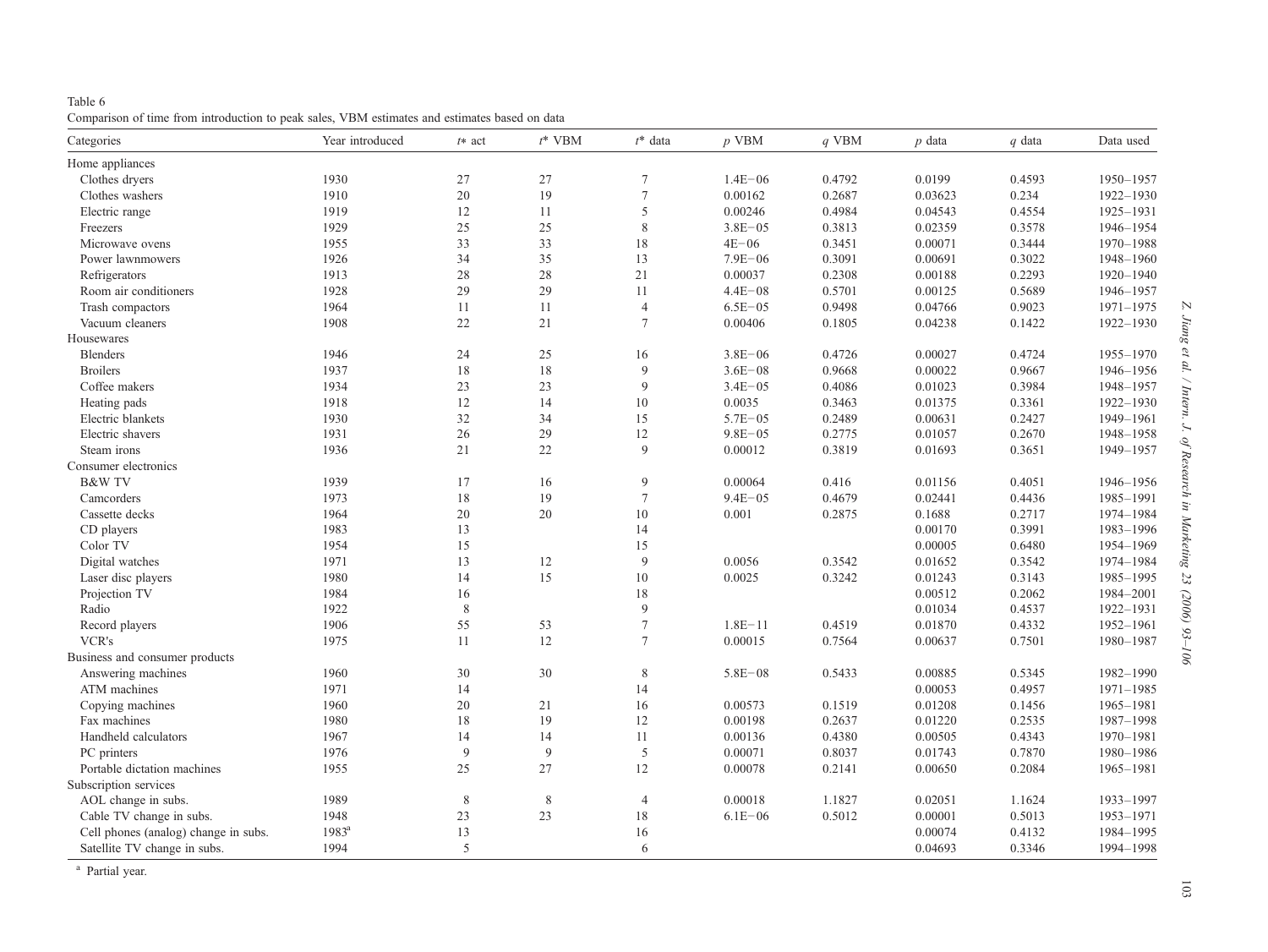<span id="page-11-0"></span>

Fig. 7. Cumulative probability of years to peak sales.

from the year of introduction. On average it took 20 years from the time of introduction for the sales to reach peak sales.

In Table 7 the averages for each of the measures in [Table 6](#page-10-0) are shown by each of the product categories. These averages do not vary a great deal over the categories although consumer electronics has the shortest mean time to peak sales at 18 years and home appliances has the longest mean time to peak at 24 years. Overall, the mean time to peak sales is 20 years. It is noteworthy that the overall average of predicted time to peak sales based on the start time of the data is less than 11 years and, in comparison with the actual average time to peak sales from product launch of 20 years, indicates a large left-truncation bias.

#### 6. Conclusions

The use of guessing by analogy in conjunction with the Bass model for forecasting the diffusion of new products and technologies prior to product launch has brought to the fore the importance of the left-hand truncation bias. We have demonstrated here that for most of the products for which there is historical information about the time of introduction the data series for sales of these products do not extend back to the introduction date. In these cases the parameter estimates of the Bass model will be biased and will imply a shorter length of time for sales to reach the peak than the actual length. We have shown that the average time to peak over the 39 products for which we have information about the introduction time is 20 years. This is almost double the average time to peak when measured from the start time of the data. The prevalence of long left tails in the diffusion patterns for new innovations is a notable finding of this study.

Managers relying on databases of Bass model parameter estimates in which the estimates have not been adjusted for the left-hand truncation bias can be badly misled. We have shown that the Virtual Bass Model may be used to transform biased parameter estimates so that the left-truncation bias is removed. We have provided in [Table 6](#page-10-0) a database of  $p'$ s and  $q'$ s (p VBM and  $q$  VBM) that can be used in guessing by analogy. We have also demonstrated that if the introduction time of a new product is known it is possible to obtain the adjusted parameter estimates easily by use of the direct method in which the start time of the regression is set equal to the time difference between the start of the data and the introduction time plus 1.

In creating the Virtual Bass Model we have uncovered previously unknown mathematical properties of the Bass model. We have proven that for any Bass diffusion process with a given start time there is an equivalent diffusion process for any other start time. We have also proved that the transformation of parameters in moving from one start time to another is unique. The Virtual Bass Model has both theoretical and practical significance. On the practical side it can be used to transform parameter estimates based on lefthand truncated data into unbiased parameter estimates. We also believe that through increased understanding of the properties of the Bass model the theoretical development we have presented here stands a good chance of finding other practical applications of significance.

#### Acknowledgements

The authors would like to thank three anonymous reviewers for constructive suggestions and ideas that have improved this paper. We also wish to thank the editor, Hubert Gatignon, for his wisdom and patience in guiding us through the various revisions of the paper.

### Appendix A. Proof of Theorem 2

Suppose we have a Bass diffusion curve segment between time  $A$  and  $B$ . To prove that the curve segment uniquely determines a VBM curve, we only need to show that for any diffusion start time  $z < A$ , there is only one unique diffusion curve that begins from z and matches the known curve segment completely.

Suppose that we have found such a diffusion curve  $S(T)$ . If  $S(T)$  is not the unique solution, there must exist another  $S'(T)$ that also starts from z and matches the same curve segment. Then the two curves  $S(T)$  and  $S'(T)$  must overlap between A

Table 7

Averages by category of actual time from introduction to peak sales and comparison of peak time and parameters of VBM and data estimates

|                              | $t^*$ actual | $t^*$ VBM | $t^*$ data | $p$ VBM | a VBM  | p data | q data |
|------------------------------|--------------|-----------|------------|---------|--------|--------|--------|
| Home appliances              | 24.1         | 23.9      | 10.1       | 0.0009  | 0.4213 | 0.0226 | 0.3996 |
| Housewares                   | 22.286       | 23.571    | 11.429     | 0.0005  | 0.4432 | 0.0083 | 0.4355 |
| Consumer electronics         | 18.182       | 21        | 10.455     | 0.0014  | 0.4369 | 0.0113 | 0.4254 |
| Business & consumer products | 18.571       | 20        | 11.143     | 0.0018  | 0.4025 | 0.009  | 0.4084 |
| Subscription services        | 12.25        | 15.5      | 11         | $1E-04$ | 0.842  | 0.17   | 0.6029 |
| Overall averages             | 19.897       | 21.462    | 10.718     | 0.001   | 0.4694 | 0.0138 | 0.4357 |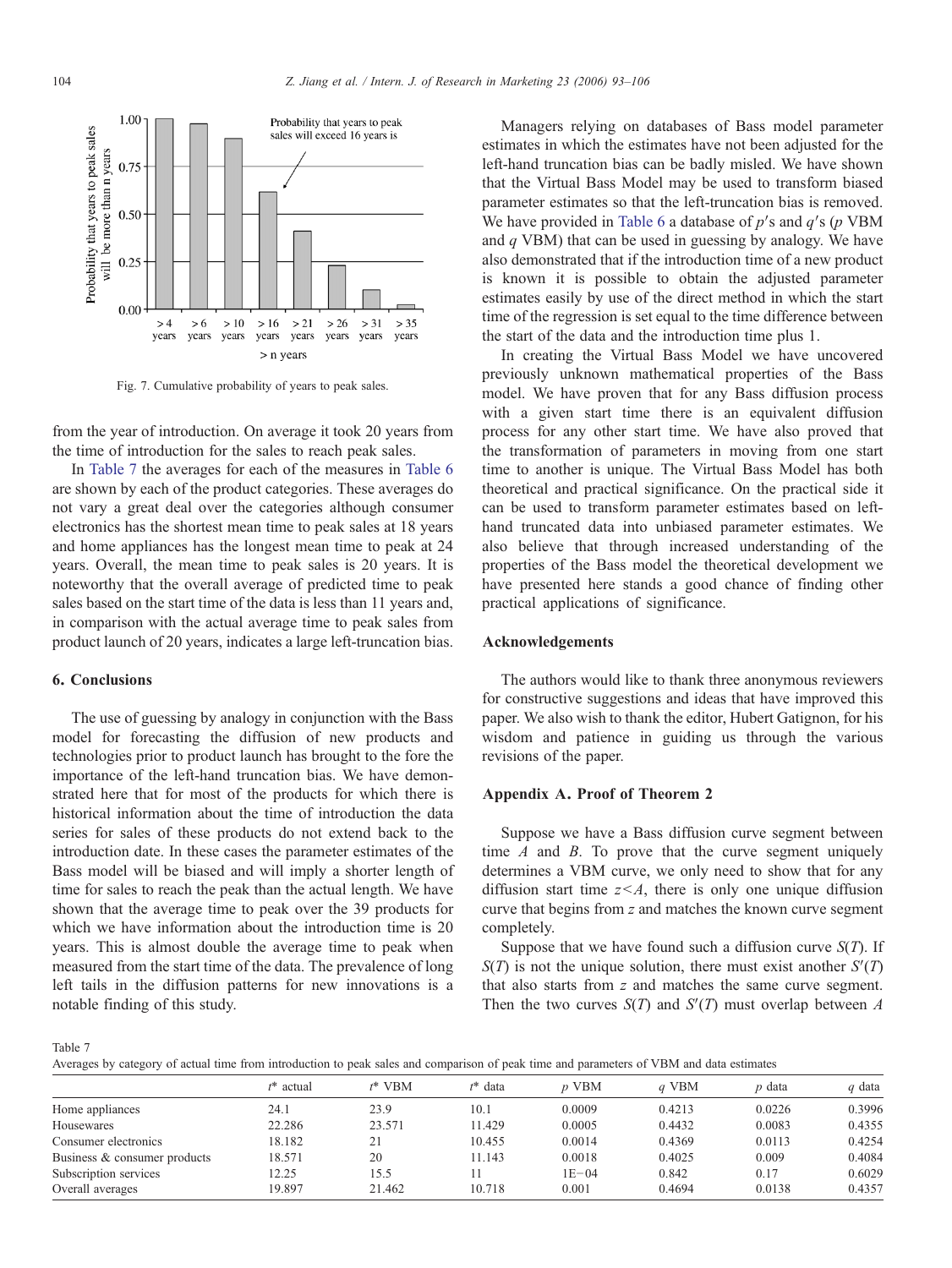

Fig. A1. If two VBM curves both fit a Bass diffusion curve segment….

and B. The scenario is shown in Fig. A1. We denote the three parameters for  $S(T)$  by m, p, q, and those for  $S'(T)$  by  $I'$ , p', and  $q'$ . Since  $S(T)$  and  $S'(T)$  are different, at least one of their parameters must be different. We denote the distance between z and A by  $T_1$  and the distance between z and B by  $T_2$ .

Eqs. (A1), (A2), and (A3) hold since  $S(T)$  and  $S'(T)$  overlap between time A and B.

( $\tau$  satisfies  $0 \le \tau \le (T_2 - T_1)$  throughout the proof.)

$$
S(T_1) = S'(T_1) \tag{A1}
$$

$$
S(T_1 + \tau) = S'(T_1 + \tau) \tag{A2}
$$

$$
Y(T_1 + \tau) - Y(T_1) = Y'(T_1 + \tau) - Y'(T_1) = I(\tau).
$$
 (A3)

 $I(\tau)$  in Eq. (A3) represents the number of new adoptions from time A to  $(A+\tau)$ . From Eq. (A3), we have:

$$
S(T_1 + \tau) - S(T_1) = pm + (q-p)Y(T_1 + \tau) - (q/m)[Y(T_1 + \tau)]^2
$$
  
\n
$$
-(pm + (q-p)Y(T_1) - (q/m)[Y(T_1)]^2)
$$
  
\n
$$
= (q-p)[Y(T_1) + I(\tau)] - (q/m)[Y(T_1) + I(\tau)]^2
$$
  
\n
$$
-(q-p)Y(T_1) + (q/m)[Y(T_1)]^2
$$
  
\n
$$
= [(q-p) - 2(q/m)Y(T_1)]I(\tau) - (q/m)[I(\tau)]^2.
$$
  
\n(A4)

Similarly, we have Eq. (A5):

$$
S'(T_1 + \tau) - S'(T_1)
$$
  
= [(q'-p')-2(q'/m')Y'(T\_1)]I(\tau) - (q'/m')[I(\tau)]<sup>2</sup>. (A5)

Since  $S(T_1+\tau)-S(T_1)=S'(T_1+\tau)-S'(T_1)$  holds for every  $\tau$ , both Eqs. (A6) and (A7) must also hold:

$$
q/m = q'/m'
$$
 (A6)

$$
(q-p)-2(q/m)Y(T_1) = (q'-p')-2(q'/m')Y'(T_1). \tag{A7}
$$

From Eqs. (A6) and (A7), we get Eqs. (A8) and (A9).

$$
(q'-p') = (q-p) + 2(q/m)Y'(T_1) - 2(q/m)Y(T_1)
$$
 (A8)

$$
Y'(T_1) = \frac{(q'-p')-(q-p)}{2(q/m)} + Y(T_1)
$$
\n(A9)

Plug Eq. (A8) first and then Eq. (A9) into  $S'(T_1)$ , and after algebraic transformation, we get (A10).

$$
S'(T_1) = p'm' + (q-p)Y(T_1) - (q/m)[Y(T_1)]^2
$$
  
+ 
$$
\frac{(q'-p')^2 - (q-p)^2}{4(q/m)}.
$$
 (A10)

From  $S'(T_1) = S(T_1)$  we get:

$$
p'm' + (q-p)Y(T_1) - (q/m)[Y(T_1)]^2 + \frac{(q'-p')^2 - (q-p)^2}{4(q/m)}
$$
  
\n
$$
= pm + (q-p)Y(T_1) - (q/m)[Y(T_1)]^2
$$
  
\n
$$
\Rightarrow p'm' + \frac{(q'-p')^2 - (q-p)^2}{4(q/m)} = pm
$$
  
\n
$$
\Rightarrow p'm'4(q'/m') + (q'-p')^2 - (q-p)^2 = pm4(q/m)
$$
  
\n
$$
\Rightarrow 4p'q' + (q'-p')^2 = 4pq + (q-p)^2
$$
  
\n
$$
\Rightarrow q' + p' = q + p
$$
 (A11)

From Eq. (A11) and  $S(T_1+\tau)=S'(T_1+\tau)$ , we have the following:

$$
\frac{m(p+q)^2}{p} \frac{\exp[-(p+q)(T_1+\tau)]}{[(q/p)\exp[-(p+q)(T_1+\tau)]+1]^2}
$$
\n
$$
= \frac{m'(p'+q')^2}{p'} \frac{\exp[-(p'+q')(T_1+\tau)]}{[(q'/p')\exp[-(p'+q')(T_1+\tau)]+1]^2}
$$
\n
$$
\Rightarrow \frac{m}{p[(q/p)\exp[-(p+q)(T_1+\tau)]+1]^2}
$$
\n
$$
= \frac{m'}{p'(q'/p')\exp[-(p'+q')(T_1+\tau)]+1]^2}
$$
\n
$$
\Rightarrow \frac{(q'/p')\exp[-(p+q)(T_1+\tau)]+1}{(q/p)\exp[-(p+q)(T_1+\tau)]+1}
$$
\n
$$
= \left(\frac{m'p}{mp'}\right)^{1/2} \text{ is a constant.}
$$
\n
$$
\Rightarrow (q'/p') = (q/p) \qquad (A12)
$$

Eqs. (A6), (A11) and (A12) lead to the (A13).

$$
m' = m, \quad p' = p, \quad q' = q. \tag{A13}
$$

Eq. (A13) contradicts the original assumption that at least one of the parameters is different. Therefore  $S(T)$  has to be the unique solution. The theorem is therefore proved.  $□$ 

### Appendix B. Historical sources and data sources

Historical sources:

Bayus, B.L. (1992). Have diffusion rates been accelerating over time? Marketing Letters 3 (3), 215–226.

Bud, R., Niziol, S., Boon, T, & Nahum, A. (2000). Inventing the modern world: technology since 1750. New York: Dorling Kindersley.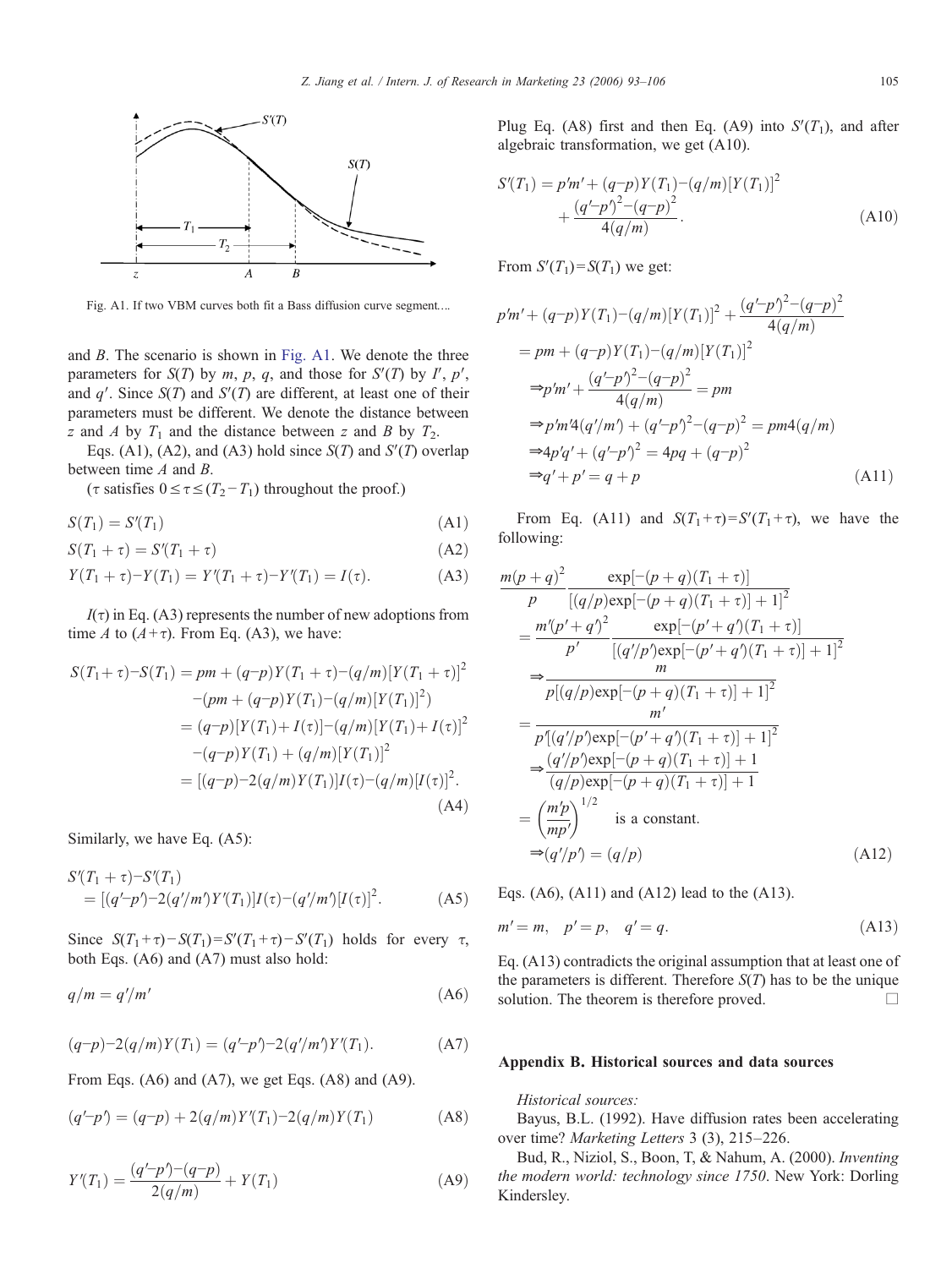<span id="page-13-0"></span>Bunch, B. & Hellemans, A. (1993). The timetables of technology: A chronology of the most important people and events in the history of technology. New York: Simon and Schuster.

Desmond, K. (1987). The Harwin chronology of inventions, innovations, discoveries: From pre-historic to present day. London: Constable.

Dummer, G.W.A. (1983). Electronic inventions and discoveries: Electronics from its earliest beginnings to the present. New York: Pergamon Press.

DuVall, N. (1988). Domestic technology: A chronology of developments. Boston: GK Hall.

Fisher, D.E. & Fisher, M.J. (1996). Tube: The invention of television. Washington, D.C.: COUNTERPOINT.

Giscard D'Estaing, V. & Young, M (1993). Inventions and discoveries: What's happened, what's coming, what's that? Ann Arbor, MI: Books on Demand.

Giscard D'Estaing, V. (1985). The world almanac book of inventions. Mahwah. NJ: The World Almanac.

Kohli, R., Lehmann, D. R. & Pae, J. (1999). Extent and impact of incubation time in new product diffusion. Journal of Product Innovation Management, 16, 134–144.

Lifshey, E. (1973). The housewares story: A history of the American housewares industry. Chicago: National Housewares Manufacturers Association.

McNeil, I. (Ed.) (1990). An encyclopedia of the history of technology. London: Routledge.

Merchandising Week (1972). Special 50-year summary issue, February 28, 1972.

Smith, A. (Ed.) (1998). Television: An international history. New York: Oxford University Press.

Travers, B & Muhr, J. (Eds.) (1994). World of invention. Detroit: Gale Research.

Van Dulken, S. (2000). Inventing the 20th century: 100 inventions that shaped the world. New York: New York University Press.

Williams, I.T. (2000). A history of invention: From stone axes to silicon chips. New York: Check-mark Books.

Yu, J. (2002). Factors affecting diffusion patterns for new products: A hierarchical Bayesian mixture model. Ph.D. Dissertation, The University of Texas at Dallas.

Data sources:

Dealerscope

Dealerscope marketplace

Economic almanac

Electrical Merchandising

Electrical Merchandising Week

Electronic market data book (2003). Arlington, VA: Consumer Electronics Assn.

Historical statistics of the United States

In-stat

Kagan media services

Merchandising Week

Statistical abstract of the U.S.

Strategis

The information technology industry databook

Yankee group

### References

- Bass, F. M. (1969). A new product growth model for consumer durables. Management Science, 15(5), 215−227.
- Bass, F. M., Gordon, K., Ferguson, T. L., & Githens, M. L. (2001). DIRECTV: Forecasting diffusion of a new technology prior to product launch. Interfaces, 31(3), S82−S93.
- Bayus, B. L. (1992). The dynamic pricing of next generation consumer durables. Marketing Science, 11(3), 251−265.
- Bayus, B. L. (1993). High-definition television: assessing demand forecasts for a next generation consumer durable. Management Science, 39(11), 1569−1585.
- Bemmaor, A. C., & Lee, J. (2002). The impact of heterogeneity and illconditioning on diffusion model parameter estimates. Marketing Science, 21 (2), 209−220.
- Dekimpe, M. G., Parker, P. M., & Sarvary, M. (1998). Staged estimation of international diffusion models: An application to global cellular telephone adoption. Technological Forecasting and Social Change, 57, 105−132.
- Dekimpe, M. G., Parker, P. M., & Sarvary, M. (2000). Multimarket and global diffusion. In V. Mahajan, E. Muller, & Y. Wind (Eds.), New-product diffusion models (pp. 49−73). Boston, MA: Kluwer.
- Kohli, R., Lehmann, D. R., & Pae, J. (1999). Extent and impact of incubation time in new product diffusion. Journal of Product Innovation Management, 16, 134−144.
- Lawrence, K. D. (1981). New product forecasting diffusion modeling with scenario sensitivity analysis. In R. Leone (Ed.), Proceedings, market measurement and analysis conference (pp. 194−199). Austin, TX: University of Texas at Austin.
- Lawrence, K. D., & Lawton, W. H. (1981). Application of diffusion models: Some empirical results. In Y. Wind, V. Mahajan, & R. N. Cardozo (Eds.), New-product forecasting: Models and applications (pp. 529−541). Lexington, MA: Lexington Books.
- Lilien, G., Rangaswamy, A., & Van den Bulte, C. (2000). Diffusion models: Managerial applications and software. In V. Mahajan, E. Muller, & Y. Wind (Eds.), New product diffusion models (pp. 295−311). Boston, MA: Kluwer.
- Lilien, G. L., Rao, A. G., & Kalish, S. (1981). Bayesian estimation and control of detailing effort in a repeat purchase diffusion environment. Management Science, 27(5), 493−506.

Mahajan, V. (1975). Computers in hospitals: A diffusion study, Ph.D. Dissertation, The University of Texas.

- Mahajan, V., Mason, C. H., & Srinivasan, V. (1986). An evaluation of estimation procedures for new product diffusion models. In V. Mahajan, & Y. Wind (Eds.), Innovation diffusion models of new product acceptance (pp. 203−232). Cambridge, MA: Ballinger Publishing.
- Mahajan, V., Muller, E., & Srivastava, R. (1990). Determination of adopter categories by using innovation diffusion models. Journal of Marketing Research, 27(1), 37−50.
- Mahajan, V., & Peterson, R. A. (1985). Models for innovation diffusion. Beverly Hills, CA: Sage.
- Mahajan, V., & Wind, Y. (1986). Innovation diffusion models of new product acceptance: A reexamination. In V. Mahajan, & Y. Wind (Eds.), Innovation diffusion models of new product acceptance (pp. 3−25). Cambridge, MA: Ballinger Publishing.
- Putsis, W. P., & Srinivasan, V. (2000). Estimation techniques for micro diffusion models. In V. Mahajan, E. Muller, & Y. Wind (Eds.), New product diffusion models (pp. 263−291). Boston, MA: Kluwer.
- Srinivasan, V., & Mason, C. H. (1986). Nonlinear least squares estimation of new-product diffusion models. Marketing Science, 5(2), 169−178.
- Sultan, F., Farley, J. U., & Lehmann, D. R. (1990). A meta-analysis of applications of diffusion models. Journal of Marketing Research, 27, 70−77.
- Van den Bulte, C. (2000). New product diffusion acceleration: Measurement and analysis. Marketing Science, 19(4), 366−380.
- Van den Bulte, C., & Lilien, G. L. (1997). Bias and systematic change in the parameter estimates of macro-level diffusion models. Marketing Science, 16 (4), 338−353.
- Vanhonacker, W. R., Lehmann, D. R., & Sultan, F. (1990). Combining related and sparse data in linear regression models. Journal of Business and Economic Statistics, 8, 327−335.